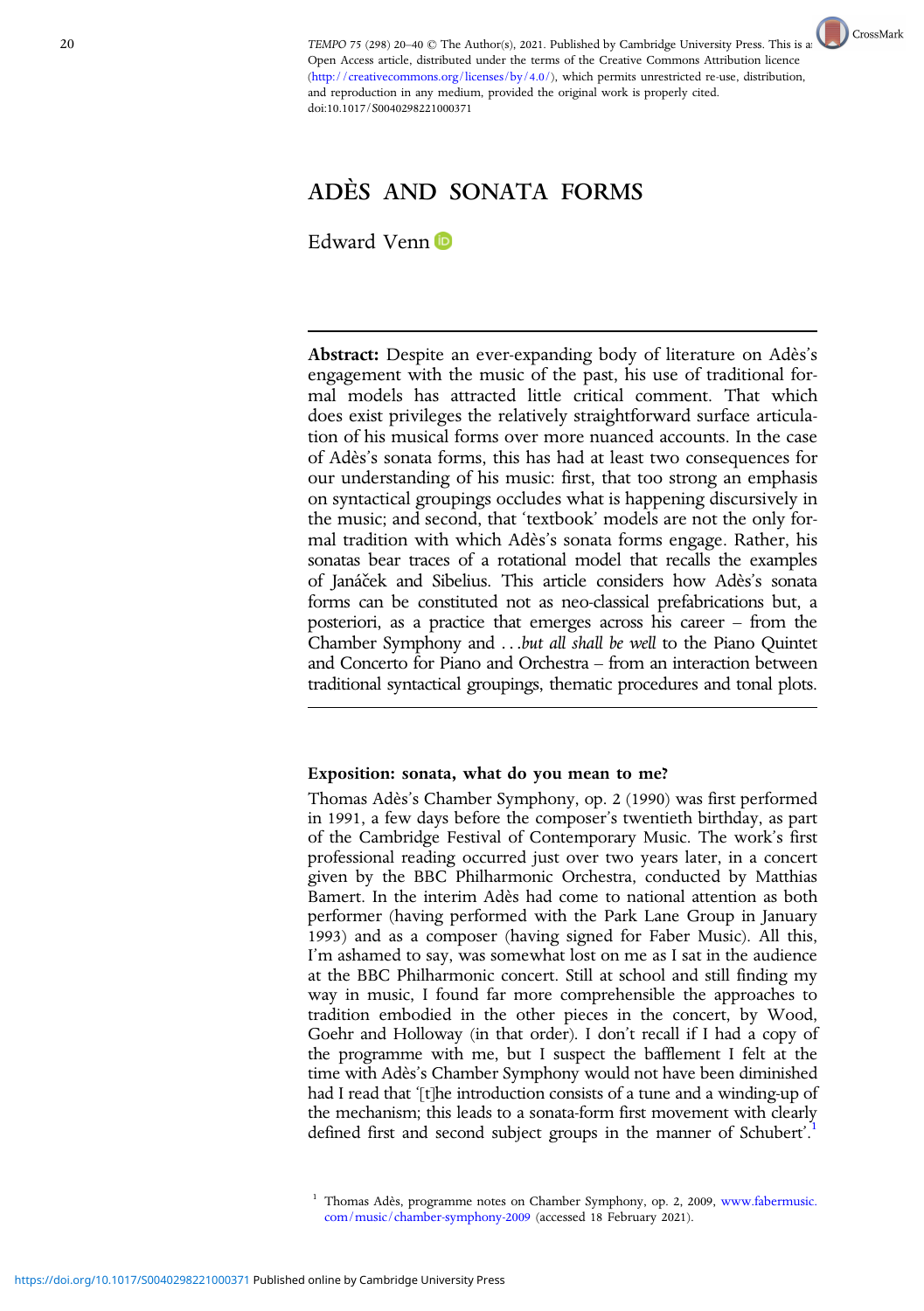Simply put, I would not have been able to reconcile my narrow understanding of sonata form at that time with what I was hearing.

A quarter of a century and half a lifetime later, Adès's programme note to his Concerto for Piano and Orchestra (2018) offers a description of the opening movement that, in Alex Ross's words, is 'almost comically old-fashioned, inviting the audience to listen for first and second themes, development and recapitulation, and so on'.<sup>2</sup> Again, the notes appeal to a shared understanding of formal conventions, and their audibility, though Adès furnishes his account with sufficient musical landmarks that even a school pupil (such as I used to be) would have been able to follow what was going on:

The first movement Allegramente [sic: the score has Allegrissimo] opens with a statement of the theme by piano and then tutti. A march-like bridge passage leads to the more expressive second subject, first played by the piano and then taken up by the orchestra. The development section interrogates the first theme before an octave mini-cadenza leads to the recapitulation ff. There is then a solo cadenza based on the second subject, first played tremolo and then over many octaves, the piano joined first by the horn and then by full orchestra. The movement ends with a coda based on the first theme and the march

Comically old-fashioned or not, Ross immediately qualifies his observation: 'the work is far more than an exercise in nostalgia. It is an unruly romp across familiar terrain – at once a paean to tradition and a sophisticated burlesque of it'.<sup>4</sup>

Ross's characterisation of this 'unruly romp across familiar terrain' belongs to a long-standing trope in both the public and scholarly reception of Adès's music. It is there, splashed across the top of Faber Music's website ('his diverse body of work immediately connects with audiences, and assesses the fundamentals of music afresh').<sup>5</sup> It can be found in Richard Taruskin's seminal 1999 review of CDs of Adès's music:

The music never loses touch with its base in the common listening experience of real audiences, so that it is genuinely evocative. At the same time it is quirkily inventive and constantly surprising: enough so to confound short-range predictions and elude obviousness of reference even when models (often Stravinsky) are nameable. And that makes it genuinely novel.<sup>6</sup>

Most recently, Adès's 'confrontation with the musical past' forms the basis of the opening chapter of Drew Massey's monograph on the composer.

Despite an ever-expanding body of literature on Adès's 'unruly romp' through tradition, the immediate stimulus for Ross's comment – form, and in particular sonata form – has attracted less critical engagement than, say, the use of allusion and quotation,<sup>8</sup> extramusical meanings<sup>9</sup> or

- (accessed 18 February 2021). <sup>6</sup> Richard Taruskin, 'A Surrealist Composer Comes to the Rescue of Modernism', New York Times, 5 December 1999. Reprinted with a postscript in The Danger of Music and Other<br>Anti-Utopian Essays (Berkeley and Los Angeles: University of California Press, 2009), p. 149.
- The University Thomas Ades in Five Essays (New York: Oxford University Press, 2021), p. 8.<br><sup>8</sup> Arnold Whittall, James Dillon, Thomas Adès, and the Pleasures of Allusion', in Aspects of<br>British Music of the 1990s, ed. Peter
- British Music of the 1990s, ed. Peter O' Hagan (Aldershot: Aldershot: Ashgate, 2003), pp. 3–27. 9 Edward Venn, 'Thomas Adès and the Spectres of Brahms', Journal of the Royal Musical Association, 140, no. 1 (2015), pp. 163–212, and Thomas Adès: Asyla (Abingdon: Routledge, 2017).

 $^2$  Alex Ross, 'The Concerto Challenge', *New Yorker, 25* March 2019, [www.newyorker.com/](https://www.newyorker.com/magazine/2019/03/25/the-concerto-challenge) magazine/2019/03/25/the-concerto-challenge (accessed 18 February 2021).

<sup>&</sup>lt;sup>3</sup> Thomas Adès, programme notes on Concerto for Piano and Orchestra, https://www.<br>fabermusic.com/music/concerto-for-piano-and-orchestra (accessed 18 February 2021).

fabermusic.com/music/concerto-challenge'.<br>
Faber Music, 'Thomas Adès', [www.fabermusic.com/we-represent/thomas-ad%C3%A8s](https://www.fabermusic.com/we-represent/thomas-ad%C3%A8s)<br>
(accessed 18 February 2021).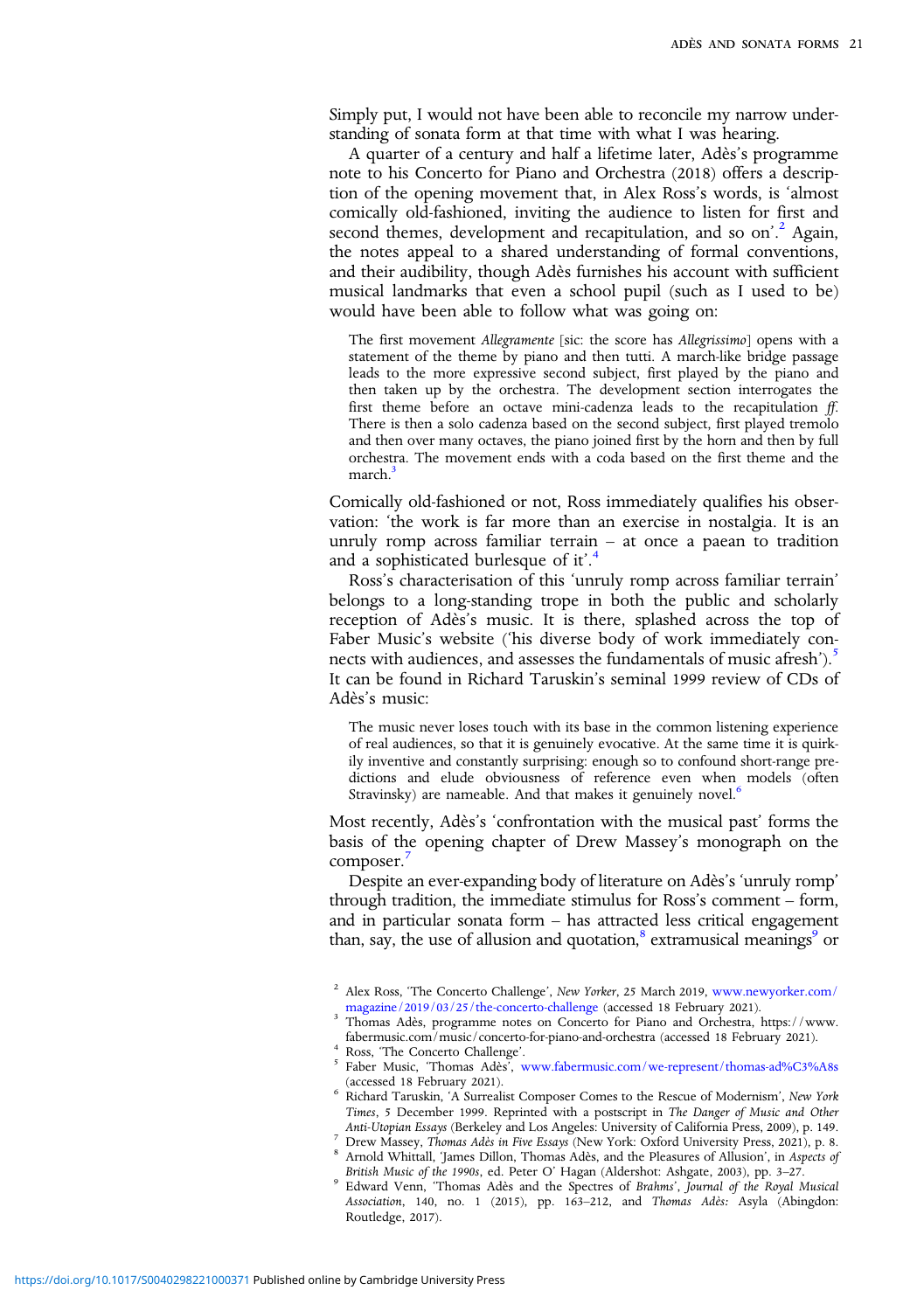surrealism.<sup>10</sup> As an extreme example of the relative marginalisation of form in Adès scholarship,<sup>11</sup> Dominic Wells' TEMPO article on Adès's music made space for just two sentences on the subject:

Other expressions of neoclassical tendencies are apparent in Adès's musical forms, writing symphonies and sonatas, concertos with a three-movement, fast-slow-fast structure. He uses traditional structures such as a theme and variations ... and even strict sonata form, as in his Piano Quintet (2000).<sup>12</sup>

The mention of the Piano Quintet is significant. Wells' description closely parallels Tom Service's programme note on the work (Service describes the Quintet as being 'cast in a relatively strict sonata form'), and, along with all other commentators on the work, Wells accepts both the utility and applicability of this description.<sup>13</sup> Service, for his part, concludes that

the sonata form of the Piano Quintet is neither a set of arbitrary structural props, nor a neo-classical framing device. Instead, the architecture of the piece grows out of the transformations of its material. And in re-staging the challenges of sonata form, the Piano Quintet does not just articulate a contemporary creative perspective: it represents a vivid reimagination of the musical past.<sup>1</sup>

This too has been a persistent theme in subsequent writing on the work, but the general idea predates Service. One of the earliest instances can be found in Mathias Tarnopolsky's programme note to Adès's ...but all shall be well, op. 10 (1993), in which the three main sections of the work are said to 'function in a way similar to an exposition, development and recapitulation and Adès adapts Classical sonata form to his own highly original requirements'.<sup>15</sup> If both Service (and his nod towards transformations of material) and Tarnopolsky (in his invocation of formal function) gesture towards a more complex notion of form, their programme notes nevertheless emulate those that Adès wrote for the Chamber Symphony and the Concerto for Piano and Orchestra in their prioritisation of the large-scale syntactical groupings of sonata form (exposition, including first and second subjects, development, recapitulation, coda). In this sense, sonata form is treated as an a priori category and, more specifically, a top-down norm into which pieces are readily assimilated.

This, in turn, reflects a wider lacuna in the promotion and reception of Adès's music that privileges the relatively straightforward surface articulation of his musical forms over more nuanced accounts. In

Scheideler and Philip Rupprecht (Stuttgart: Franz Steiner Verlag, 2017), pp. 2017<br>
<sup>14</sup> Service, Piano Quintet. 15<br>
<sup>15</sup> Matias Tarnopolsky, programme note to ...but all shall be well, 1993, [www.fabermusic.](https://www.fabermusic.com/music/but-all-shall-be-well-2350) [com/music/but-all-shall-be-well-2350](https://www.fabermusic.com/music/but-all-shall-be-well-2350) (accessed 18 February 2021).

 $^{10}\,$  Massey, Five Essays, pp. 93–139. 113 Chapters by Philip Stoecker (on chaconnes) and Richard Powell (on symphonic resolution in Tevot) in the forthcoming Thomas Adès Studies (Cambridge: Cambridge University Press, 2021), eds Edward Venn and Philip Stoecker, begin to address the lacunae of close readings

of form in Adès's music.<br>
12 Dominic Wells, 'Plural Styles, Personal Styles: The Music of Thomas Adès', Tempo, 66<br>
(2012), p. 4.

<sup>&</sup>lt;sup>13</sup> Tom Service, programme note on Piano Quintet, 2000, [www.fabermusic.com/music/](https://www.fabermusic.com/music/piano-quintet-3267) [piano-quintet-3267](https://www.fabermusic.com/music/piano-quintet-3267) (accessed 18 February 2021). The most extended published studies on the Piano Quintet, all of which make reference to Service's programme note, can be found in Christopher Fox, 'Tempestuous Times: The Recent Music of Thomas Adès', Musical Times, 145, no. 1888 (2004), pp. 41–56; Emma Gallon, 'Narrativities in the Music of Thomas Adès: The Piano Quintet and Brahms', in Music and Narrative since 1900, eds Michael L. Klein and Nicholas Reyland (Bloomington: Indianapolis University Press, 2013), pp. 251–63; Kenneth Gloag, 'Thomas Adès and the "Narrative Agendas" of "Absolute Music"', in Dichotonies: Gender and Music, ed. Beate Neumeier (Universitätsverlag, Heidelberg, 2009), pp. 97–110; Philip Stoecker, 'Aligned Cycles in Thomas Adès's Piano Quintet', Music Analysis, 33, no. 1 (2014), pp. 32–64; and Felix Wörner, 'Tonality as "Irrationally Functional Harmony": Thomas Adès's Piano Quintet', in Tonality since 1950, eds Felix Wörner, Ullrich Scheideler and Philip Rupprecht (Stuttgart: Franz Steiner Verlag, 2017), pp. 295-311.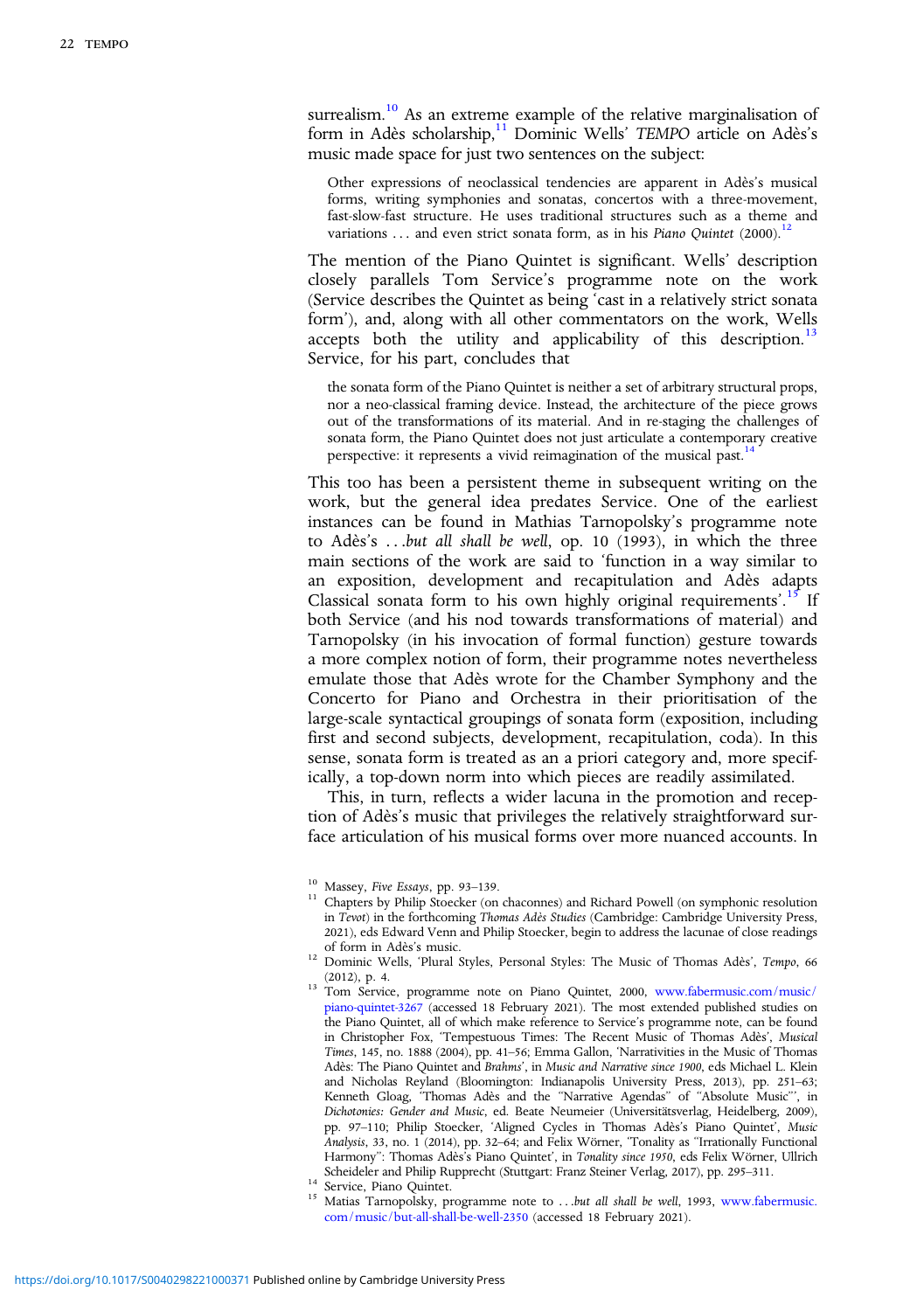the case of Adès's sonata forms, there are at least two consequences for our understanding of his music. The first is that too strong an emphasis on syntactical groupings – as can be found, for instance, in uncritical acceptance of sonata-form labels as explanatory concepts – serves to occlude what is happening discursively in the music (such as Service's 'transformations'). The thematic processes of Adès's music often generate a particular dramatic or teleological drive that happens in dialogue with, rather than as a consequence of, syntactic groupings. Second, the 'textbook' models are not the only formal tradition with which Adès's sonata forms engage. Rather, his sonatas bear the traces of a rotational model that recalls the examples of Janáček and Sibelius. In Adès's case, this is most marked in his treatment of large-scale tonal plot. 16

How, then, might Adès's sonata forms be constituted not as neoclassical prefabrications, but a posteriori as a practice that emerges across works that span his career? As I write this introduction, a few weeks short of Adès's fiftieth birthday, and 30 years after the first informal performance of his Chamber Symphony, it would seem that a re-evaluation of his sonata forms are long overdue. Repurposing Fontenelle's famous question 'Sonate, que me veux-te?', I seek to do just that. $17$ 

## Development: from the Chamber Symphony to the Piano Quintet

For Adès, the attraction of sonata form is not, pace Wells, that of a prefabricated neo-classical mould but rather, in Hélène Cao's astute summary, 'a framework conducive to a more developed instrumental dramaturgy'.<sup>18</sup> I made a similar claim in a 2005 review when I suggested that 'the use of sonata form [in the Piano Quintet] is thus no mere crutch or affectation: it is central to the organization of the unfolding temporal drama'.<sup>19</sup> Key to any such claim is the assumption that the unfolding drama (or narrative) in Adès's sonata-form movements is something that emerges from the bottom-up – from the presentation and development of material – rather than from the top-down imposition of a formal model. Speaking with Kirill Gerstein in 2020 about the form of the Piano Quintet, Adès acknowledged that

There might be an ideal world in which, if you're completely in harmony with your material, that the structure develops as an inevitable result of that material, of what it wants to do. ... In order to make the thing have its own... flourish according to its own lights, there has to be a certain amount of pushing and training in some way.<sup>2</sup>

<sup>&</sup>lt;sup>16</sup> The approach to form adopted in this article owes much to the example of Julian Horton, Brahms' Piano Concerto no. 2, op. 83: Analytical and Contextual Case Studies (Leuven: Peeters, 2017). Nevertheless, the ways in which Adès's music articulates formal parameters (syntax, thematic process, tonal plot) often differs substantially from eighteenth- and nineteenth-

<sup>&</sup>lt;sup>17</sup> Beverly Jerold has suggested that the most common translation of this *bon mot*, 'Sonata, what do you want from me?', is perhaps, contextually, better understood as 'Sonata, what do you mean to me?', which is how I treat it here. 'Fontenelle's Famous Question

and Performance Standards of the Day', College Music Symposium, 43 (2003), p. 1. <sup>18</sup> 'La forme sonate lui offre un cadre propice à une dramaturgie instrumentale plus développée' (my translation from the French original). Hélène Cao, Thomas Adès le voyageur: Devenir compositeur, être musicien (Paris: MF Éditions, 2007), p. 53.

 $\frac{19}{2}$  Edward Venn, review of Adès, Piano Quintet (EMI, 7243 5 57662 27), TEMPO, 59 (2005), p. 74. See also Gallon, 'Narrativities', pp. 222–24 and, for a gendered reading of the Quintet, Gloag, 'Narrative Agendas', pp. 102–109.<br><sup>20</sup> Adès, in Kirill Gerstein, *Thomas Adès: 'Roots, Seeds & Live Cultures'* – 'Kirill Gerstein Invites'

<sup>@</sup> HfM Eisler Berlin, online video interview with the composer, 18 June 2020, [www.you](https://www.youtube.com/watch?v=I0kHP_npxJA)[tube.com/watch?v=I0kHP\\_npxJA,](https://www.youtube.com/watch?v=I0kHP_npxJA) beginning at 36:00 (accessed 21 February 2021).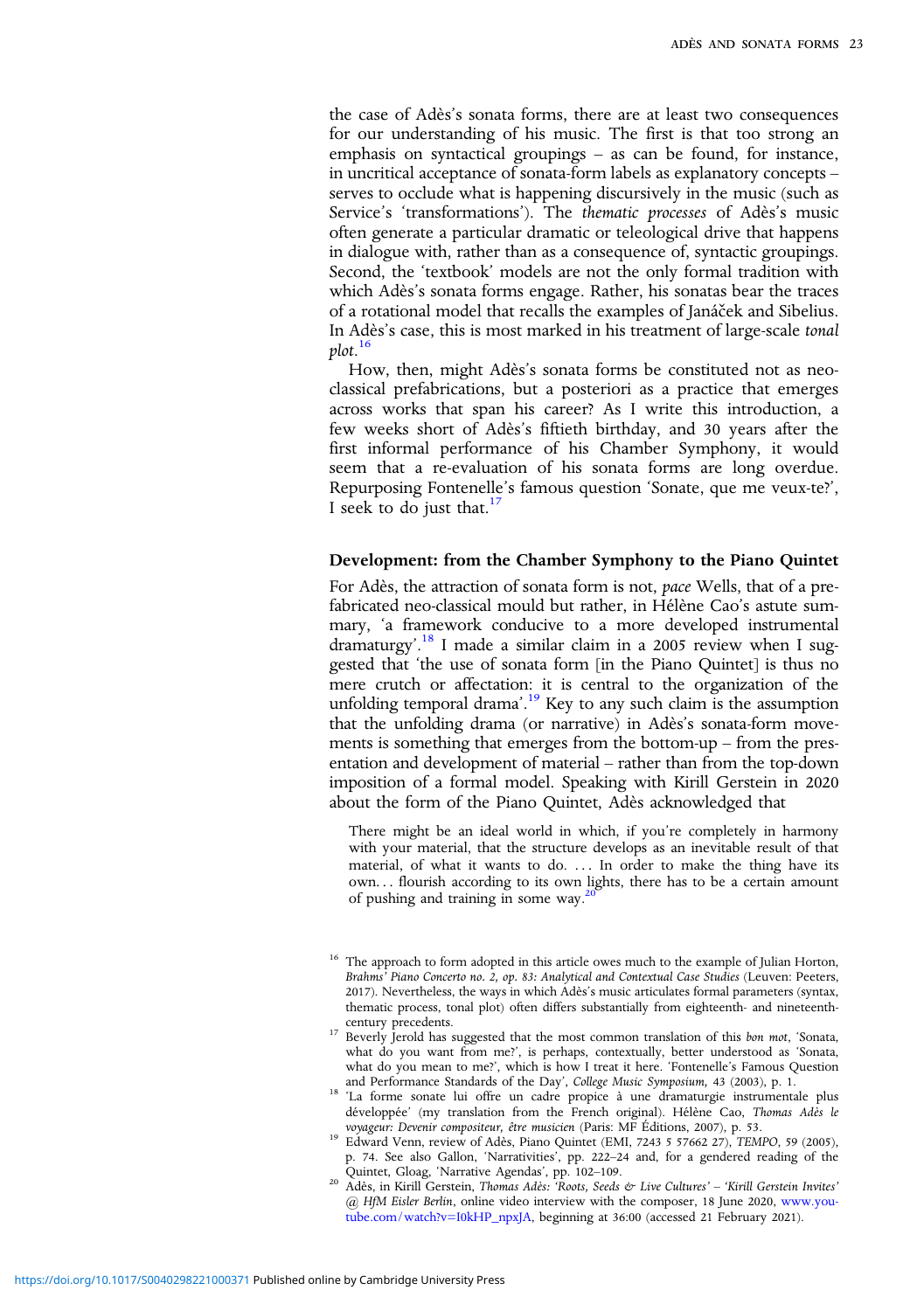The pushing and training, it is implied, is the way in which material is accommodated within particular forms; this is certainly the case for Adès's treatment of the sonata principle.

Take, for instance, the first movement of the Chamber Symphony. A formal overview of the movement, as in [Table 1,](#page-5-0) which includes the durations of larger sections drawn from two recordings of the work, $^{21}$ would suggest Adès's relatively traditional acceptance of the groupings of sonata form (see [Table 1](#page-5-0)). Indeed, the major syntactic boundaries are articulated by changes of texture and instrumental colour, as well as (to a greater extent) thematic content. Adès, as if to emphasise the point, positions single woodblock strikes at the major formal divisions.<sup>22</sup> The superimposition of first- and second-group material (designated A and B in [Table 1\)](#page-5-0) in the recapitulation contributes to its compression with respect to the exposition. Running almost concurrently with the larger-scale grouping, the underlying tonal plot is characterised by a three-fold rotational presentation of B as a tonal centre, with E♭ and A functioning as local contrasts.

If this overview seems to give emphasis to top-down, a priori conceptualisations of sonata form, an ambiguity over the function of bars 27–40 draws attention to the ways in which Adès reconceives traditional relationships between thematic procedures and grouping syntax, as well as his handling of tonal allusions, as if from the bottom-up. Bars 6–24 are underpinned by a bass – primarily articulated by the double bass and embellished by the bass clarinet – that keeps returning to B as a focal pitch. (The use of brackets for the tonal plot of [Table 1](#page-5-0) indicates that tonal centres are predominantly asserted through bass notes, rather than individual chords or harmonic progressions.) Beginning in bar 25, the bass shifts to arrive eventually on F♯ in bar 27, accompanied often by its lower neighbour F♮. In bar 35, the centre of gravity moves once more, to A♮, at the point where the rhythmic cycle on cymbal initiated in bars 1–6 transfers to snare drum. From here the texture progressively thickens, rhythmic momentum increases and dynamics grow, leading to a woodblock strike in bar 40 and the start of a clearly defined new subject group in bar 41, built over an E♭ bass.

The tonal plot and surface rhetoric of bars 27–40 would thus suggest a functional parallel with the classical transition from first to second subject group. However, as Jacqueline Greenwood notes, the riff-like material in the double bass that underpins the entirety of bars 15–41 gradually accumulates chromatic pitches, with the 12th and final pitch only arriving with the start of the second subject. $23$ It is the culmination of this thematic process that defines the function of these bars (hence in [Table 1](#page-5-0) the transition is retrospectively understood as a continuation of the first subject group). Surface rhetoric, syntactical grouping and tonal plot combine to pace, characterise and dramatise the process: they push and train the material, in other words, in response to inherited a priori models of sonata form.

23 Greenwood, 'Selected Vocal and Chamber Works', p. 244.

<sup>&</sup>lt;sup>21</sup> The recordings are by Thomas Adès with the Birmingham Contemporary Music Group (EMI, 5 56818 2, 1999) and Marin Alsop with the London Philharmonic Orchestra

<sup>&</sup>lt;sup>22</sup> This was first observed by Jacqueline Susan Greenwood. See her 'Selected Vocal and Chamber Works of Thomas Adès: Stylistic and Contextual Issues' (PhD thesis, Kingston University, 2013), pp. 238–55 for an overview of the movement. My analysis draws on Greenwood's account.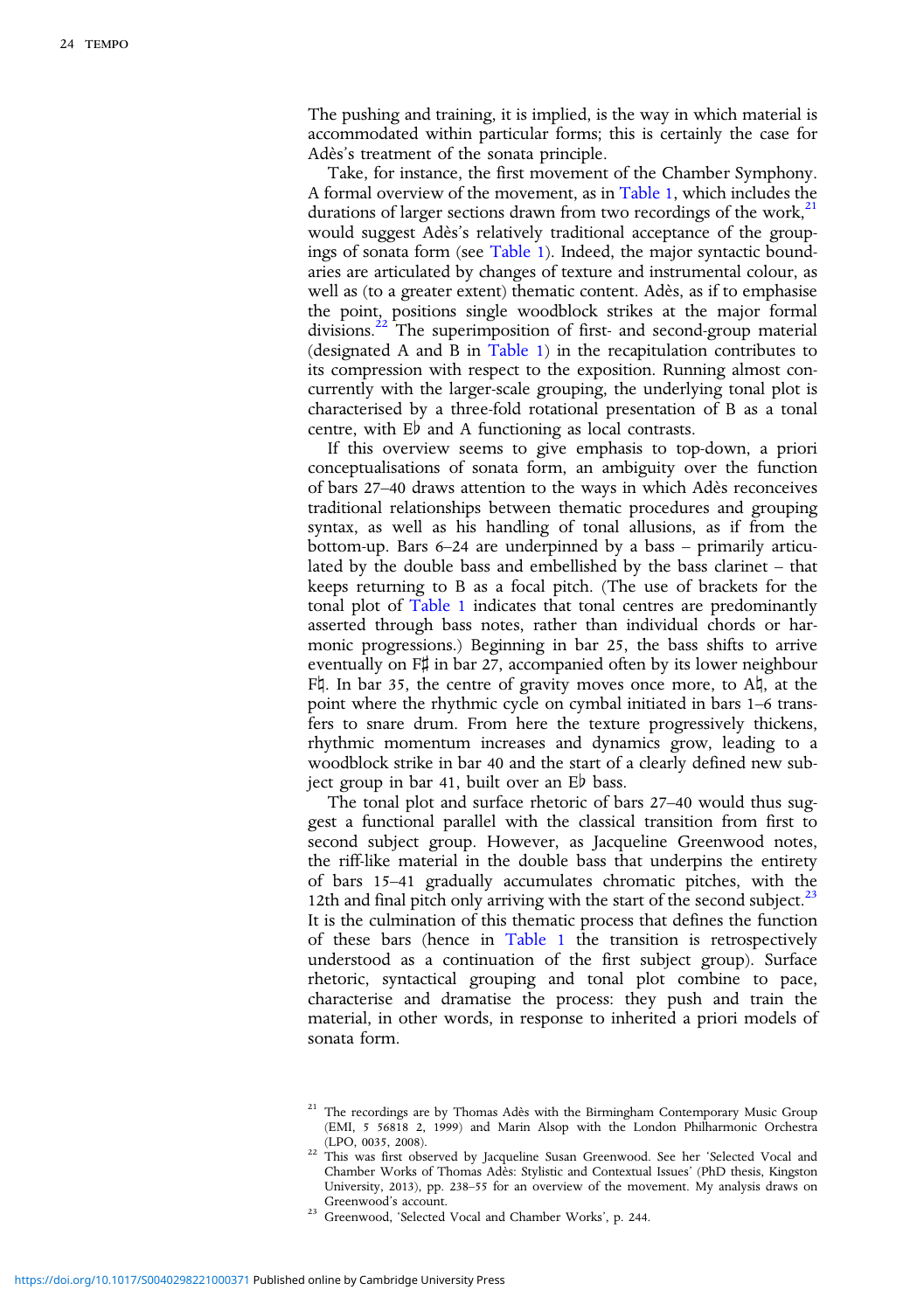<span id="page-5-0"></span>

| 1998171000371 Bishipish Bishipish American American American American American American American American American | Table 1.<br>Formal overv:                 |
|--------------------------------------------------------------------------------------------------------------------|-------------------------------------------|
|                                                                                                                    | Bars                                      |
|                                                                                                                    | Duration<br>(seconds/<br>$%$ of<br>total) |
|                                                                                                                    | Large-scal<br>function                    |
|                                                                                                                    | Inter-then                                |

riew, Chamber Symphony, op. 2, first movement (1990)

| Bars                       |       | $1 - 5$                                | $6 - 14$                          | $15 - 26$                                                | $27 - 40$                         | $41 - 53$         | $54 - 66$                    | $67 - 74$                                      | $75 - 81$ | $82 - 103$           | $104 - 111$       | $112 - 119$       | $120 - 125$ |
|----------------------------|-------|----------------------------------------|-----------------------------------|----------------------------------------------------------|-----------------------------------|-------------------|------------------------------|------------------------------------------------|-----------|----------------------|-------------------|-------------------|-------------|
| Duration<br>(seconds/      | Adès  | 40s $(11.6\%)$                         |                                   | 65s $(18.8\%)$                                           |                                   | 43s<br>$(12.5\%)$ | 78s<br>$(22.6\%)$            |                                                |           | 76s<br>$(22\%)$      |                   | 43s<br>$(12.5\%)$ |             |
| $%$ of<br>total)           | Alsop | $36s(10.8\%)$                          |                                   | 62s $(18.7\%)$<br>77s<br>46s<br>$(13.9\%)$<br>$(23.2\%)$ |                                   |                   |                              |                                                |           | 72s<br>$(21.7\%)$    | 39s<br>$(11.7\%)$ |                   |             |
| Large-scale                |       | Introduction                           |                                   |                                                          | Exposition (Rotation 1)           |                   |                              | Development (Rotation 2)                       |           | Recapitulation       |                   | Coda              |             |
| function                   |       |                                        |                                   |                                                          |                                   |                   |                              |                                                |           | Rotation 3           |                   |                   |             |
|                            |       |                                        |                                   |                                                          |                                   |                   |                              |                                                |           |                      |                   |                   |             |
| Inter-thematic<br>function |       | Introduction<br>(percussion)<br>cycle) | Introduction<br>(cyclic<br>theme) | А                                                        | $TR \Rightarrow A$<br>(continued) | <sup>B</sup>      | Based on<br>A, B<br>combined | Based<br>mainly on<br>B and<br>cyclic<br>theme | RT        | A, B<br>superimposed | B                 | <b>B-based</b>    | A-based     |

A, B, etc.: first theme, second theme, etc.; A': reprise; A1, A2, etc.: new material under same function; TR: transition; RT: retransition; ⇒ : retrospective reinterpretation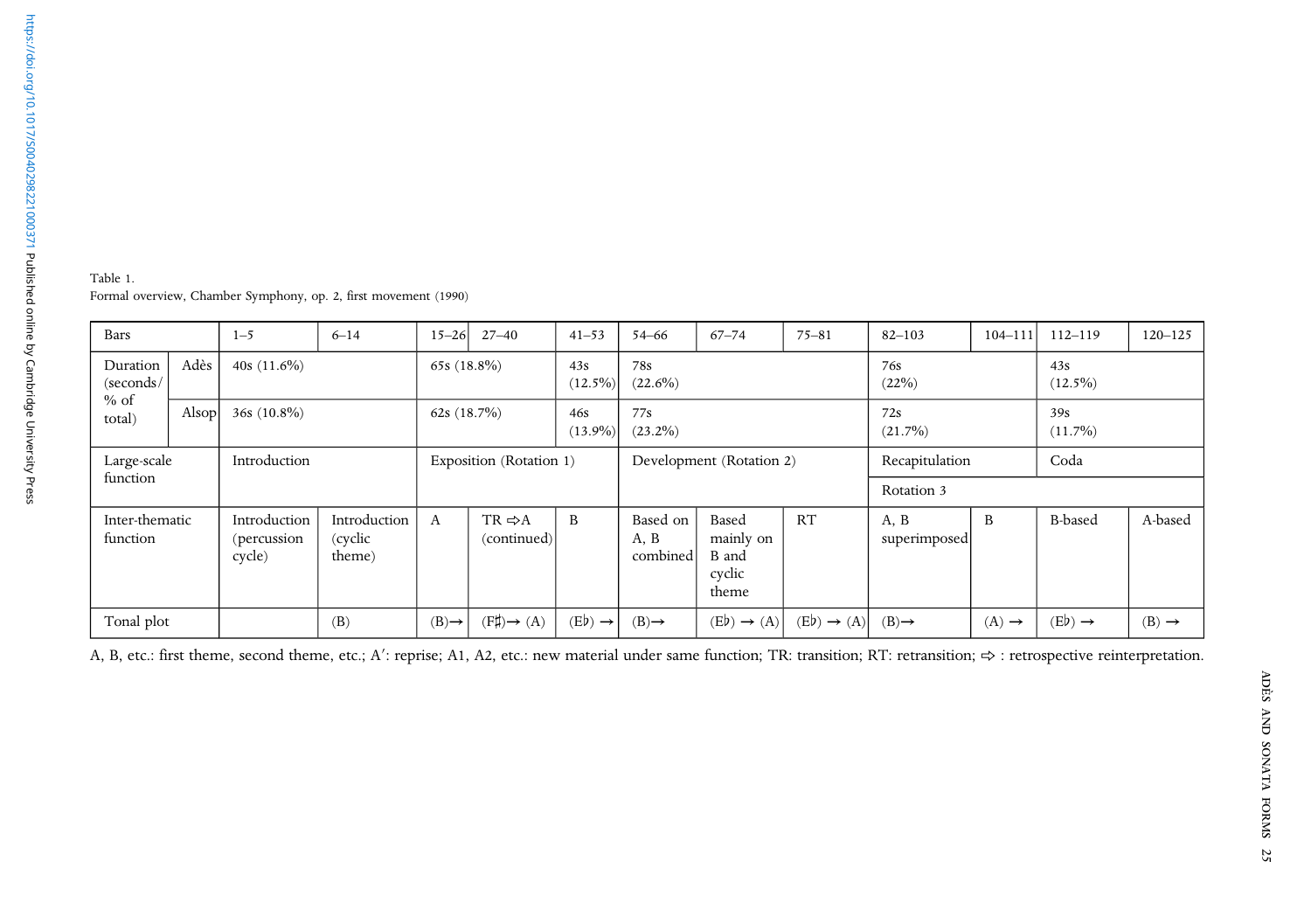The development preserves the syntactical and rhetorical characteristics of the classical sonata through its juxtaposition and combination of ideas from the exposition. Nevertheless, by continually revisiting harmonic environments built on B, E♭ and A, Adès reprises the tonal plot of the exposition. The same plot underpins the recapitulation. Doing so appears to turn on its head the rotational idea that underpins James Hepokoski and Warren Darcy's sonata theory, in which the archetypal sonata is conceived as successive rotations of thematic modules (comprising primary, transitionary, secondary and closing material), and in which 'tonality is irrelevant to the task of identifying the rotational principle'.<sup>24</sup> Adès's rotations are *primarily* tonal: he never repeats the full thematic process heard in the exposition. Having presented his musical hand at the outset, he is instead content to shuffle his thematic cards to throw light on ever shorter fragments of his ideas, albeit within the framework supplied by repetitions of the tonal plot.

This approach reflects Adès's combinatorial mindset, encapsulated in his interviews by the notions of music offering a series of 'doorways' through which one might make several attempts to pass before reaching a point of stability. Speaking of Janáček, for instance, Adès has spoken of how

[h]e'll take one moment, and show you the inner instability of that moment, and then hold that as a sort of frozen moment of emotion... And the ramifications of several of these moments placed next to one another are then only revealed on the last page. In that piece, In the Mists, nothing changes, but you're aware that every time the silence comes back, and he tries another doorway, it transforms from being a phenomenon that opens a new possibility to something that closes the structure. Yet the material doesn't change. There's no rhetoric in a way.<sup>2</sup>

Such stability – precarious as it is – is achieved in the coda of the first movement of the Chamber Symphony through the reversal of the underlying tonal plot so that the movement ends on B. If this seems an obvious way to conclude, it should be understood in conjunction with the expressive trajectory inherited from the sonata design, and in particular the use of climaxes at the start of the recapitulation and coda.

The formal characteristics essayed in the Chamber Symphony – a rhetorical approach to syntax, thematic process rather than thematic statement, and a tonal plan based on repeated departures from fixed centres – are reprised in ...but all shall be well (see [Table 2](#page-7-0)).<sup>26</sup> Tarnopolsky's programme note describes the syntactic plan in terms of three 'panels', themselves divisible into three.27 Although the exposition and recapitulation survey similar thematic and tonal terrain, suggesting again large-scale rotations, the development omits B-section material. Rather, and as the durations in [Table 2](#page-7-0) show, rotations are most obviously present at the inter-thematic level, in which varied repetitions of each grouping within the introduction and exposition (for instance, A, A′ and A″) occupy progressively shorter spans of

<sup>&</sup>lt;sup>24</sup> James Hepokoski and Warren Darcy, Elements of Sonata Theory: Norms, Types, and Deformations in the Late-Eighteenth-Century Sonata (Oxford and New York: Oxford

<sup>&</sup>lt;sup>25</sup> Thomas Adès and Tom Service, *Thomas Adès: Full of Noises – Conversations with Tom Service*<br>(London: Faber and Faber, 2012), p. 21.

<sup>&</sup>lt;sup>26</sup> Performance durations are taken from Adès's recording with the City of Birmingham<br>
Symphony Orchestra (EMI, 5 56818 2, 1999).

[www.fabermusic.com/music/but-all-shall-be-well-2350](https://www.fabermusic.com/music/but-all-shall-be-well-2350) (accessed 18 February 2021).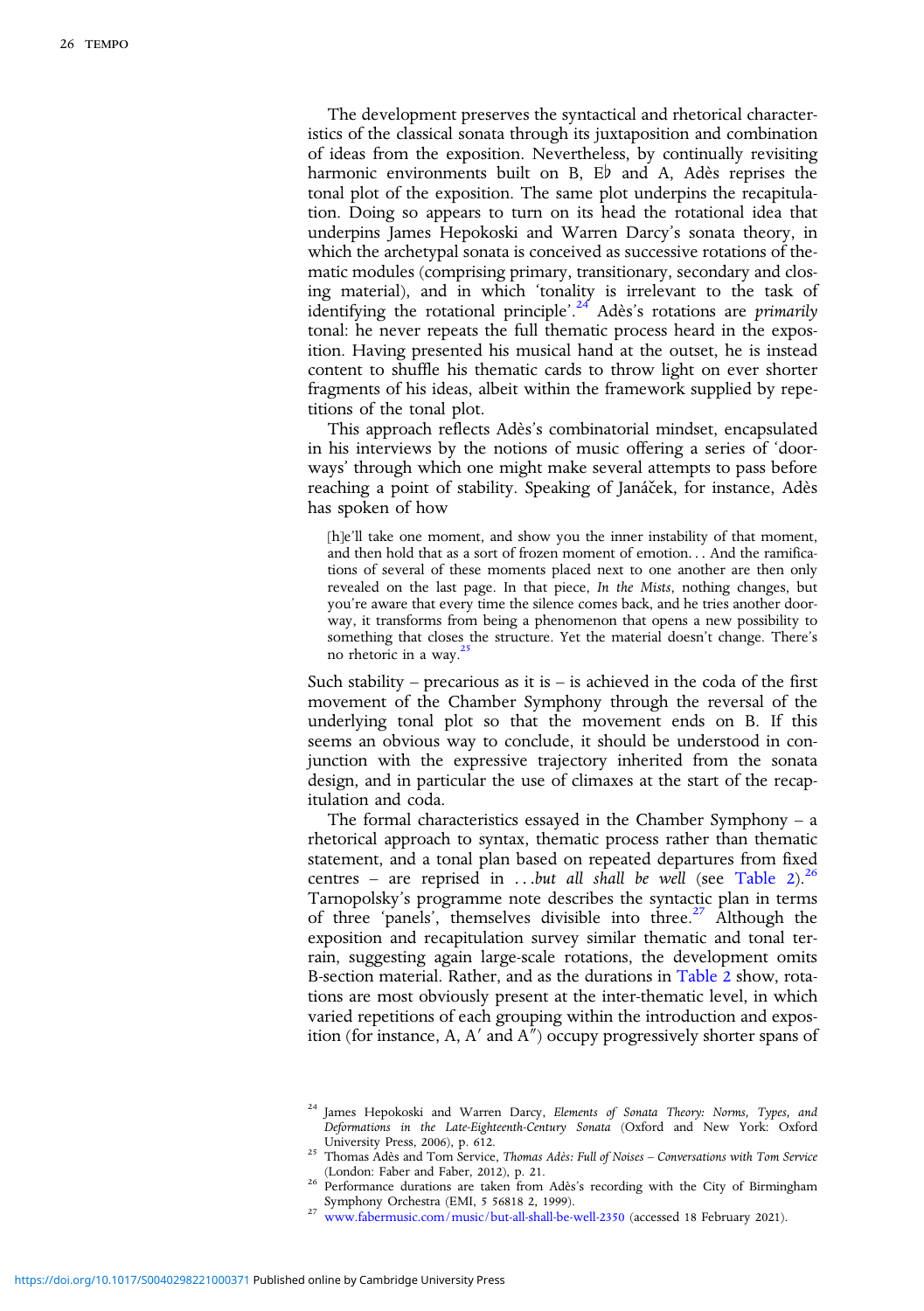<span id="page-7-0"></span>

| Table 2.                                              |  |
|-------------------------------------------------------|--|
| Formal overview, but all shall be well, op. 10 (1993) |  |

| Bars                       | $1 - 22$          | $23 - 32$         | $33 - 45$                            | $46 - 66$         | $67 - 81$    | $82 - 92$ | $93 - 109$  | $110 - 26$ | $127 - 32$    | $133 - 56$                               |
|----------------------------|-------------------|-------------------|--------------------------------------|-------------------|--------------|-----------|-------------|------------|---------------|------------------------------------------|
| Duration (seconds/%        | 46s               | 24s               | 22s                                  | 32s<br>23s<br>44s |              |           | 33s         | 32s        | 13s           | 48s                                      |
| of total)                  | $92s(15.1\%)$     |                   |                                      | 99s $(16.3\%)$    |              |           | 78s (12.8%) |            | 48s $(7.9\%)$ |                                          |
| Large-scale function       | Introduction      |                   |                                      | Exposition        |              |           |             |            |               |                                          |
| Inter-thematic<br>function | Cycle             | Cycle<br>2        | Cycle 3                              | A                 | $A^{\prime}$ | A''       | B           | B'         | B''           | Closing section based<br>on Introduction |
| Tonal plot                 | $B \rightarrow G$ | $B \rightarrow G$ | $B \rightarrow G \rightarrow$<br>V/B | B                 |              |           | Gm          |            |               |                                          |
| Cadence                    |                   |                   | B: V                                 |                   |              |           |             |            |               | F‡: V                                    |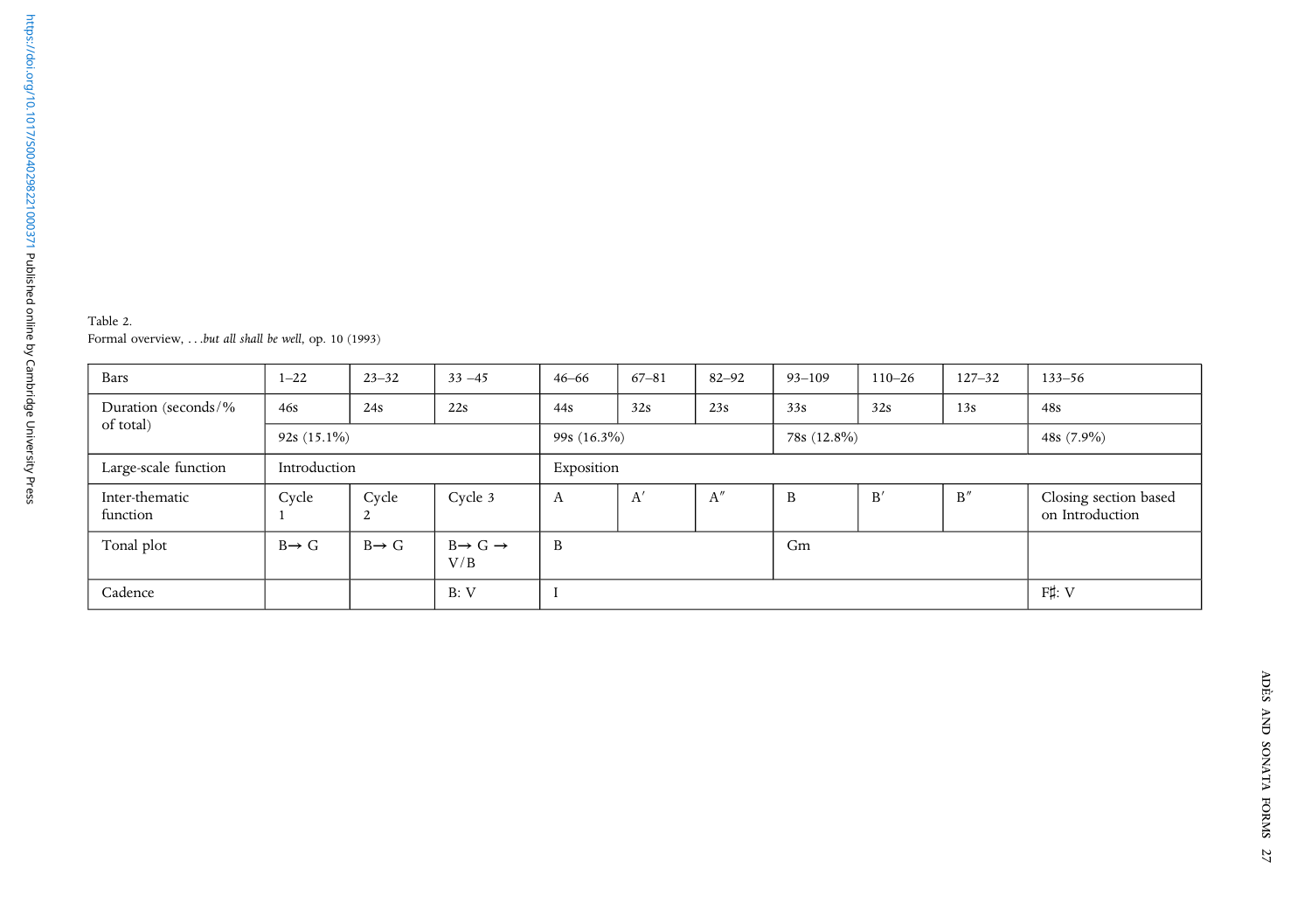| Bars                       | $157 - 72$                                               | $173 - 90$                                                  | $191 - 211$ | $213 - 23$     | $224 - 31$ | $232 - 45$ | $246 - 57$ | $258 - 65$         | $266 - 98$ |  |  |
|----------------------------|----------------------------------------------------------|-------------------------------------------------------------|-------------|----------------|------------|------------|------------|--------------------|------------|--|--|
| Duration (seconds/         | 32s                                                      | 34s                                                         | 40s         | 24s            | 17s        | 27s        | 32s        | 20s                | 66s        |  |  |
| $%$ of total)              | $106s$ $(17.4\%)$                                        |                                                             |             | 120s(19.7%)    |            |            |            |                    |            |  |  |
| Large-scale function       | Development                                              |                                                             | RT          | Recapitulation |            |            |            |                    | Coda       |  |  |
| Inter-thematic<br>function | Based<br>on A                                            | Based<br>Incorporates material<br>from Introduction<br>on A |             | А              | A'         | B          | B'         | Closing<br>section |            |  |  |
| Tonal plot                 | $F\sharp \rightarrow$<br>$F\sharp \rightarrow$<br>Gm / G |                                                             | B           | B              | Gm         | Gm         |            | B                  |            |  |  |
| Cadence                    |                                                          |                                                             | B: bII      |                |            |            |            | B: V               |            |  |  |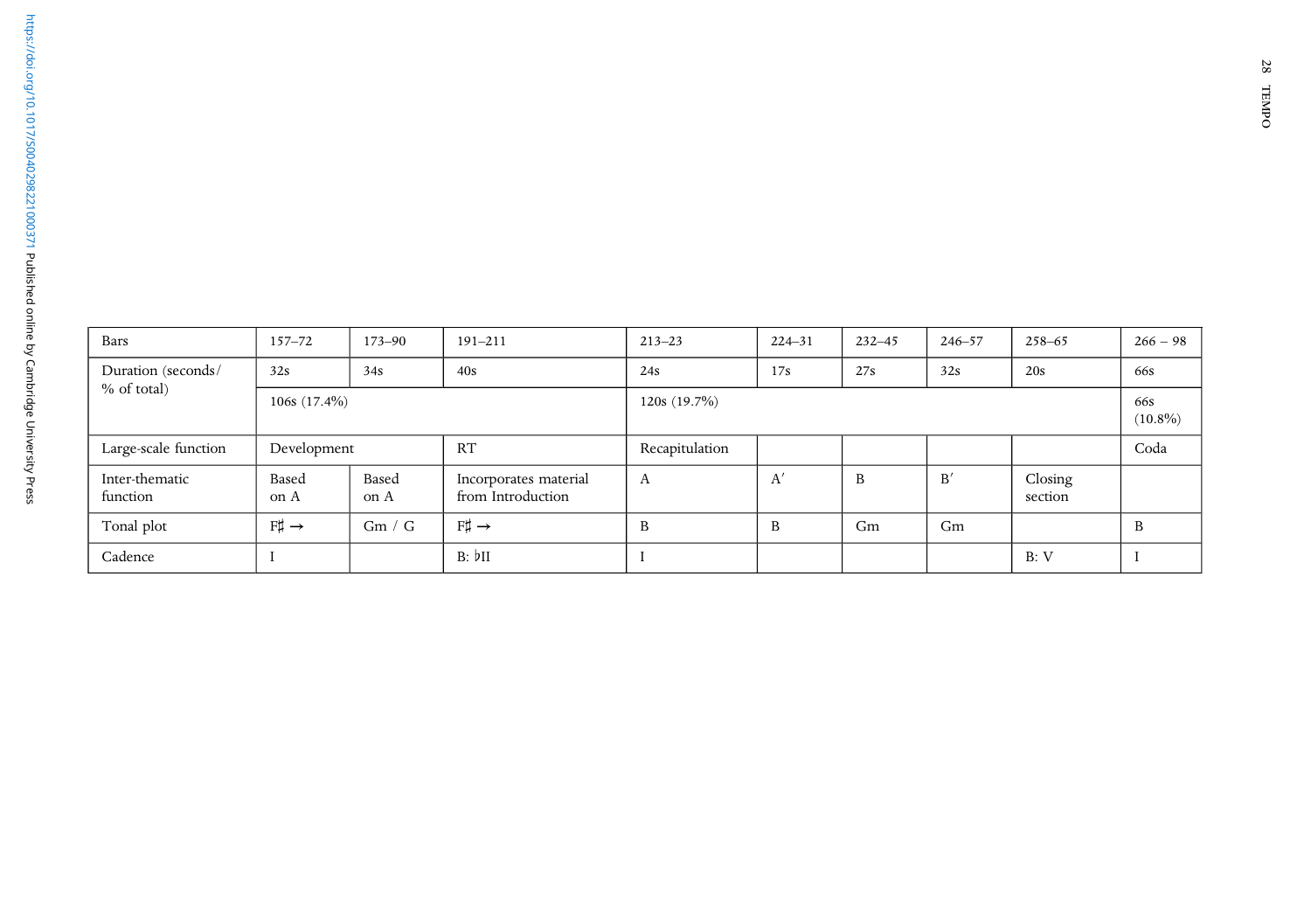time. The corresponding broadening of groupings in the development and recapitulation provide a counterbalance to the momentum thus gained, but are also to a greater extent motivated by expressive demands, as with the lyrical cor anglais presentation of B′ in bars 246–57. Adès also employs a technique that James Hepokoski describes as an 'introduction-coda frame', both encasing the main body of the sonata within this frame and permeating its thematic discourse with materials from the introduction. $28$  Significantly, the placement of introductory material in the sonata proper functions analogously to the woodblock strikes that demarcate the larger formal divisions of the Chamber Symphony.<sup>29</sup>

...but all shall be well most overtly gestures towards the classical sonata through its use of strongly articulated cadential devices, outlining a broad tonic–dominant polarity between exposition and development. Clearly defined tonal centres thus serve rhetorically as points of departure and arrival. Nevertheless, the tonal logic of ...but all shall be well, as with its syntax, remains subject to the working-out of underlying thematic procedures, so that formal divisions result from 'the musical processes running their natural course and, effectively, starting over again'.<sup>30</sup> The cadential bass motion by fifths heard at the start of the exposition, development and coda is at once a distant echo of functional tonality and a consequence of the intervallic logic established in the introduction to the work. As in the Chamber Symphony, the syntax and tonal plot of ...but all shall be well serve to give shape to, and render expressive – to push and train – an underlying thematic process.

Familiarity with Adès's first two sonata-form movements could possibly reduce some of the novelty factor of his third, the Piano Quintet (see [Table 3](#page-10-0)).<sup>31</sup> The Quintet inherits from ...but all shall be well the threefold rotational presentation of A and B material in the exposition (generally involving progressively shorter durations) and from the Chamber Symphony a large-scale tonal plot that is repeated, with various reconfigurations along the way, in three broad spans that correspond with the exposition, development and recapitulation. The much vaunted compression of the recapitulation in the Piano Quintet, less than half the length of the exposition, is not so different to that of ...but all shall be well (in which the recapitulation is 53% of the length of the exposition in Adès's recording). But context counts for much: the introduction-coda frame of ...but all shall be well and the repeat of the exposition in the Piano Quintet both do much to exaggerate the impact of the conclusion to the latter work. Nor are highly compressed recapitulations limited to Adès's sonata-form movements. The first, second and fourth movements of Asyla, all in ternary form, feature recapitulations that are in their entirety shorter than the first thematic statement of their respective expositions. As with ...but all shall be well, the use of introductions and codas in Asyla goes some way to counteracting the brevity of the recapitulations. $32$ 

<sup>&</sup>lt;sup>28</sup> James Hepokoski, Sibelius: Symphony no. 5 (Cambridge: Cambridge University Press, 1993),

p. 6.<br><sup>29</sup> This is comparable to the use of tuned percussion at formal boundaries in Asyla. See my<br>Thomas Ades: Asyla.

Thomas Adès: Asyla. <sup>30</sup> Tarnopolsky, programme note to ...but all shall be well. <sup>31</sup> The durations in Table 3 are taken from the recordings by Adès with the Arditti Quartet (Warner Classics, 5576642, 2005) and the Calder Quartet (Signum Classics, SIGCD413, 2015). There is also a recording by the DoelenKwartet Rotterdam with Dimitri

<sup>&</sup>lt;sup>32</sup> See Venn, Thomas Adès: Asyla, pp. 48, 79, 117.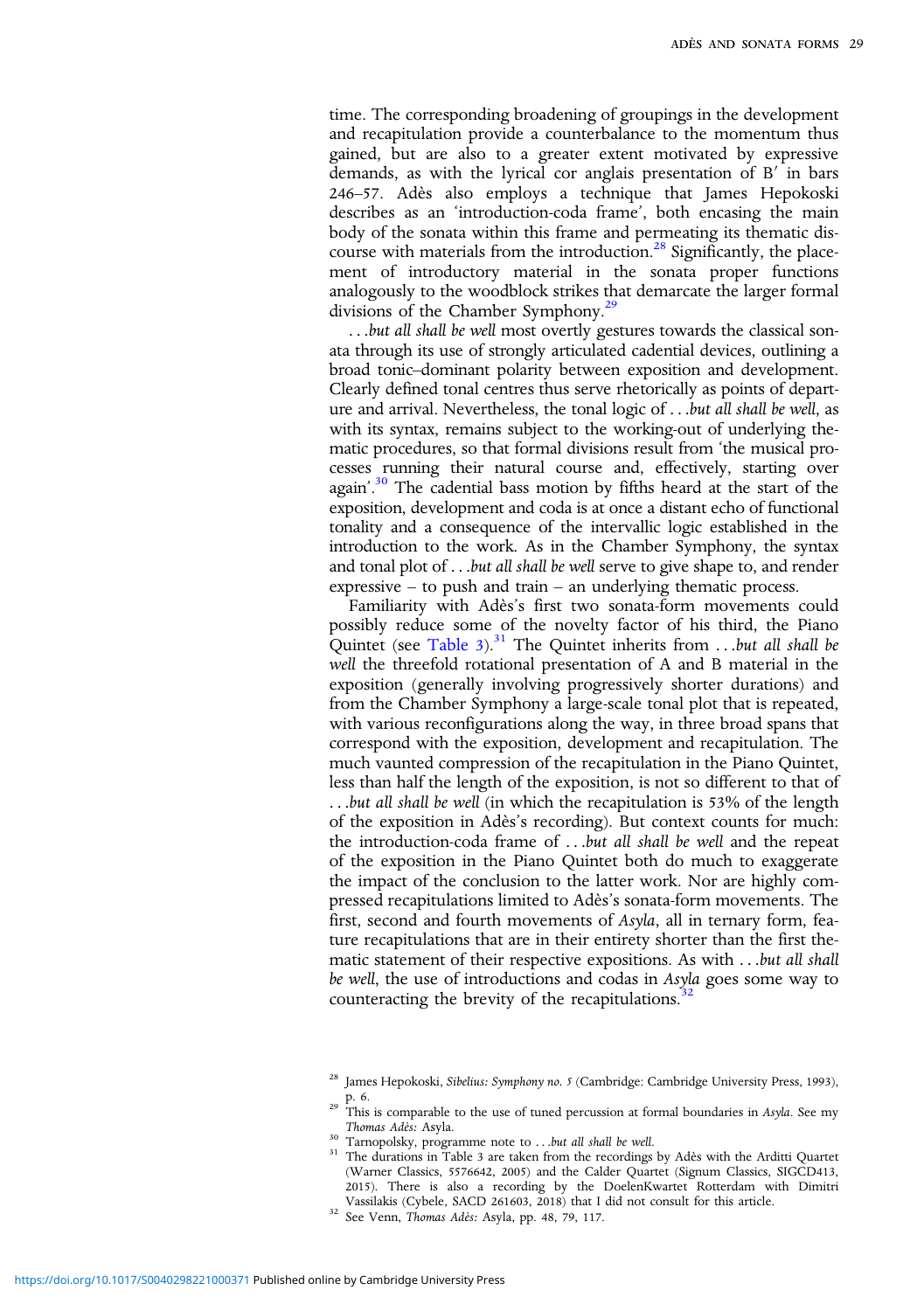<span id="page-10-0"></span>Table 3. Formal overview, Piano Quintet, op. <sup>20</sup> (2000)

| <b>RN</b>                  |         |                   |                                                                                         | 2   |                      | $\overline{4}$                 | 5            | 6     | $\overline{7}$ | 8              | 9                    | 10                          | 11                                | $12^{+1-6}$    |
|----------------------------|---------|-------------------|-----------------------------------------------------------------------------------------|-----|----------------------|--------------------------------|--------------|-------|----------------|----------------|----------------------|-----------------------------|-----------------------------------|----------------|
| Duration                   | Arditti | 29s               | 24s                                                                                     | 35s | 26s                  | 41s                            | 12s          | 28.5s | 27.5s          | 57s            | 32s                  | <b>8s</b>                   | 42.5s                             | 13.5s          |
|                            |         | 114s $(9.6\%)$    |                                                                                         |     | $109s(9.2\%)$        |                                |              |       |                | $97s(8.2\%)$   | 56s $(4.7\%)$        |                             |                                   |                |
|                            | Calder  | 31s               | 24s                                                                                     | 34s | 24s                  | 37s                            | 12s          | 25s   | 25s            | 52s            | 34s                  | <b>8s</b>                   | 44s                               | 16s            |
|                            |         | 113s $(9.9\%)$    |                                                                                         |     |                      | 99s $(8.6\%)$<br>94s $(8.2\%)$ |              |       |                |                |                      |                             | 60s $(5.3\%)$                     |                |
| Large-scale<br>function    |         |                   | Exposition (Arditti: 31.7%; Calder 32%)                                                 |     |                      |                                |              |       |                |                |                      |                             |                                   |                |
| Inter-thematic<br>function |         | А                 |                                                                                         |     | <b>TR</b>            | B                              |              |       |                | C<br><b>TR</b> |                      |                             | Closing section                   |                |
| Intra-thematic<br>function |         | A (vln<br>1)      | $A'$ (pno)<br>A" (vln 2, vla, vc; pno in<br>dialogue)<2,3> in vln 1<br>$<2,3>$ in vln 1 |     | X (prefiguring<br>B) | B                              | X'           | B'    | B''            | $\mathsf{C}$   | $X1 < -3$ ,<br>$-2>$ | X''                         | D<br>(C1?)                        | D <sub>1</sub> |
| Tonal plot                 |         | $C \rightarrow F$ | $Bb \rightarrow Eb \rightarrow$<br>$B \rightarrow E$                                    |     | $\mathsf{C}$         |                                | $\mathsf{C}$ |       |                | A              |                      | $c \rightarrow$<br><b>B</b> | $B \rightarrow$<br>B <sub>b</sub> | B <sub>b</sub> |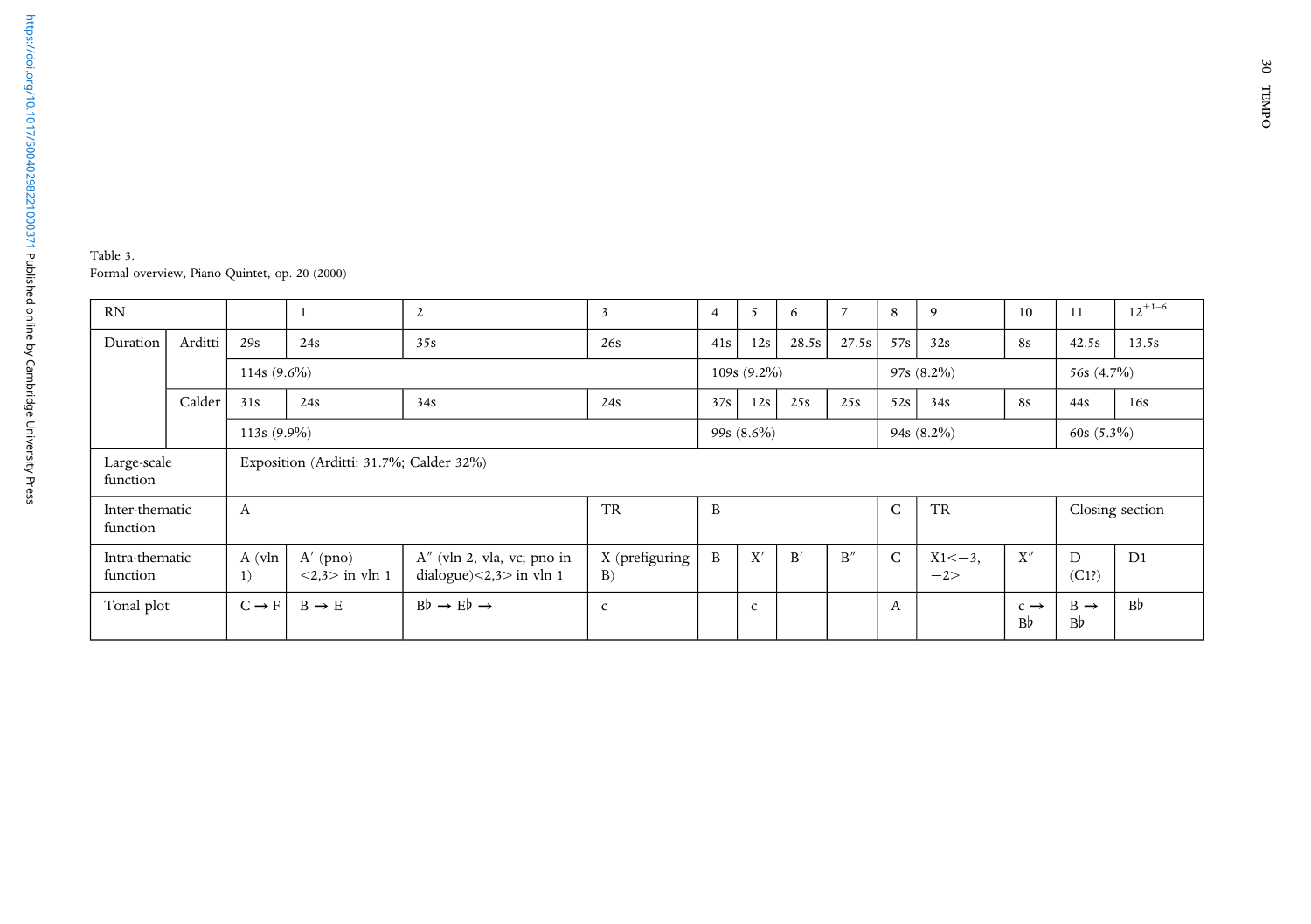| <b>RN</b>                  |         | (repeat from RN 1)                                       | $12^{+7}$          | 13                  | 14                                          | 15                         | 16  | 17                            | 18               | 19                 | $20^{+1-3}$                                    | $20^{+4}$ | $21^{+1-13}$   | $21 + 14$       | $22^{+5}$    | 23           |
|----------------------------|---------|----------------------------------------------------------|--------------------|---------------------|---------------------------------------------|----------------------------|-----|-------------------------------|------------------|--------------------|------------------------------------------------|-----------|----------------|-----------------|--------------|--------------|
| Duration                   | Arditti | 341s                                                     | 24s                | 11s                 | 17s                                         | 25s                        | 52s | 111s                          | 71s              | 43s                | 7s                                             | 24s       | 9s             | <b>8s</b>       | 20s          | 45.5s        |
|                            |         | $(28.8\%)$                                               | 77s (6.5%)         |                     |                                             | (6%)<br>163s<br>$(13.8\%)$ |     | $50s(4.2\%)$                  |                  | 41s $(3.5\%)$      |                                                |           | $65.5s(5.5\%)$ |                 |              |              |
|                            | Calder  | 331s                                                     | 25s                | 12s                 | 17.5s                                       | 23s                        | 51s | 78s                           | 75s              | 44s                | 6s                                             | 23s       | 10s            | <b>8s</b>       | 24s          | 49s          |
|                            |         | $(6.5\%)$<br>(29%)<br>77.5s (6.8%)<br>129s<br>$(11.3\%)$ |                    |                     |                                             |                            |     | $50s(4.4\%)$<br>41s $(3.6\%)$ |                  |                    |                                                |           | 73s $(6.4\%)$  |                 |              |              |
| Large-scale<br>function    |         | Exposition repeat                                        |                    |                     | Development (Arditti: 26.3%; Calder: 24.6%) |                            |     |                               |                  |                    | Recapitulation (Arditti: 13.2%; Calder: 14.4%) |           |                |                 |              |              |
| Inter-thematic<br>function |         | A'<br><b>TR</b><br>B'                                    |                    | $C' \Rightarrow RT$ | $\mathsf{A}$                                | <b>TR</b>                  | B   | <b>TR</b>                     |                  | Closing<br>section |                                                |           |                |                 |              |              |
| Intra-thematic<br>function |         |                                                          | $A, \leq 2,3>$     | B, A                | Based on A                                  | X                          | B   | B                             | $\mathsf{C}$     | A                  | X                                              | B         | X1             | X''             | D/<br>A      | D1/<br>A     |
| Tonal plot                 |         | $B \rightarrow Bb$                                       | $B \rightarrow ff$ | $Bb \rightarrow C$  |                                             | c                          |     |                               | $Bb \rightarrow$ | $C \rightarrow$    |                                                |           | B <sub>b</sub> | $\rightarrow$ C | $\mathsf{C}$ | $\mathsf{C}$ |

 $\blacksquare$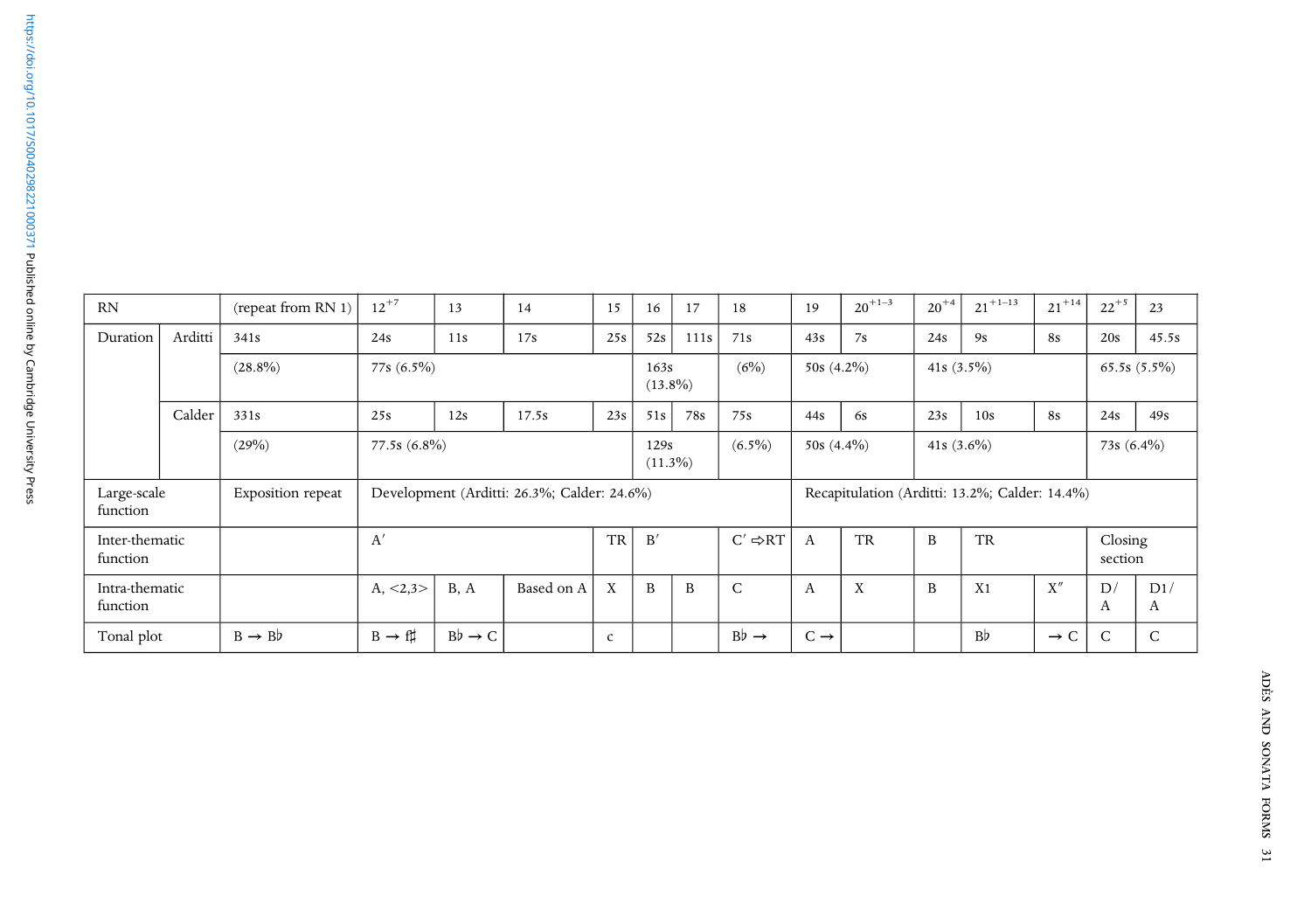Approaching the Piano Quintet against the background of Adès's earlier sonata-form movements also draws attention to departures from his prior practice. For all the 'remarkably transparent division into the three primary stages of the "text book" sonata form design' of the Piano Quintet, $33$  the internal groupings within these stages demonstrate greater formal complexity than any work Adès had composed at that time. If this is in part a consequence of the length of the Quintet – of Adès's other instrumental movements and works, only Tevot (2007) rivals it in length – it also points to a more intricate engagement with sonata principles than has been acknowledged. Indeed, Adès has noted with reference to the Piano Quintet that

any sonata – well, any structure – isn't an empty form that you just pour material into. It should have been developed with the material in an organic way. All that I wanted to do in my Piano Quintet was a sonata form that gets from point to point, that conveys the beginning to the end. $34$ 

Focusing on this trajectory, and the way in which the material communicates beginnings and endings (and middles), shifts attention away from a priori notions of sonata form to the material's discursive functions.

In contrast to the somewhat referential use of tonality (as in the Chamber Symphony) or a simulacrum of tonic–dominant polarity (as in ...but all shall be well), the unfolding of the tonal plot in the Piano Quintet is more directly bound up with sonata discourse. Prior scholarship on the Piano Quintet has drawn attention to the irrationally functional harmonies that arise from the use of aligned interval cycles for the A material, and the extent to which they (at least at first) allude to diatonic tonal centres.<sup>35</sup> But to my knowledge, only Cao has connected this sense of moving in and out of tonal focus within an overarching tonal plot: 'If the work begins and ends in C major, it affirms two secondary polarities, B and B flat: the instrumentalists move away from the tonal centre which they will have to reclaim, just as they rhythmically desynchronize'.<sup>36</sup>

It is possible to be more precise. The A section of the exposition, as in ...but all shall be well, consists of three varied statements of the material. An extension to the ending of the third masks the fact that these statements are, characteristically, increasingly short. Most importantly, however, each of these statements slips down through a semitone: the first half of each statement alludes to a local 'tonic' (C, B, B♭), the second half to its 'subdominant' (F, E, E♭). The subsequent B section features prominently an augmented triad on B♭ (for example, at the opening of the theme) and a diminished seventh on G‡ (RN 5); as a point on the tonal journey, this might be understood as a staging post as the music slides from the B♭ of RN 3 to the diatonic A major that begins the C section (RN 8). But this moment offers but an illusory stability: at the close of the exposition, the music is dragged back to B♭ as a centre. Significantly, the repeat of the exposition avoids returning to the C major of the very opening,

<sup>&</sup>lt;sup>33</sup> Gloag, 'Narrative Agendas', p. 101.<br><sup>34</sup> Adès and Service, *Thomas Adès*, p. 47.<br><sup>35</sup> See in particular, Stoecker, 'Aligned Cycles' and Wörner, 'Tonality as "Irrationally<br>Functional Harmony''.

Functional Harmony"'. <sup>36</sup> 'Si l'oeuvre commence et termine en ut majeur, elle affirme deux polarités secondaires, si et si bémol: les instrumentistes s'écartent du centre tonal qu'il leur faudra reconquérir, de même qu'ils se désynchronisent rhythmiquement'. Cao, Thomas Adès le voyageur, p. 67 (my translation).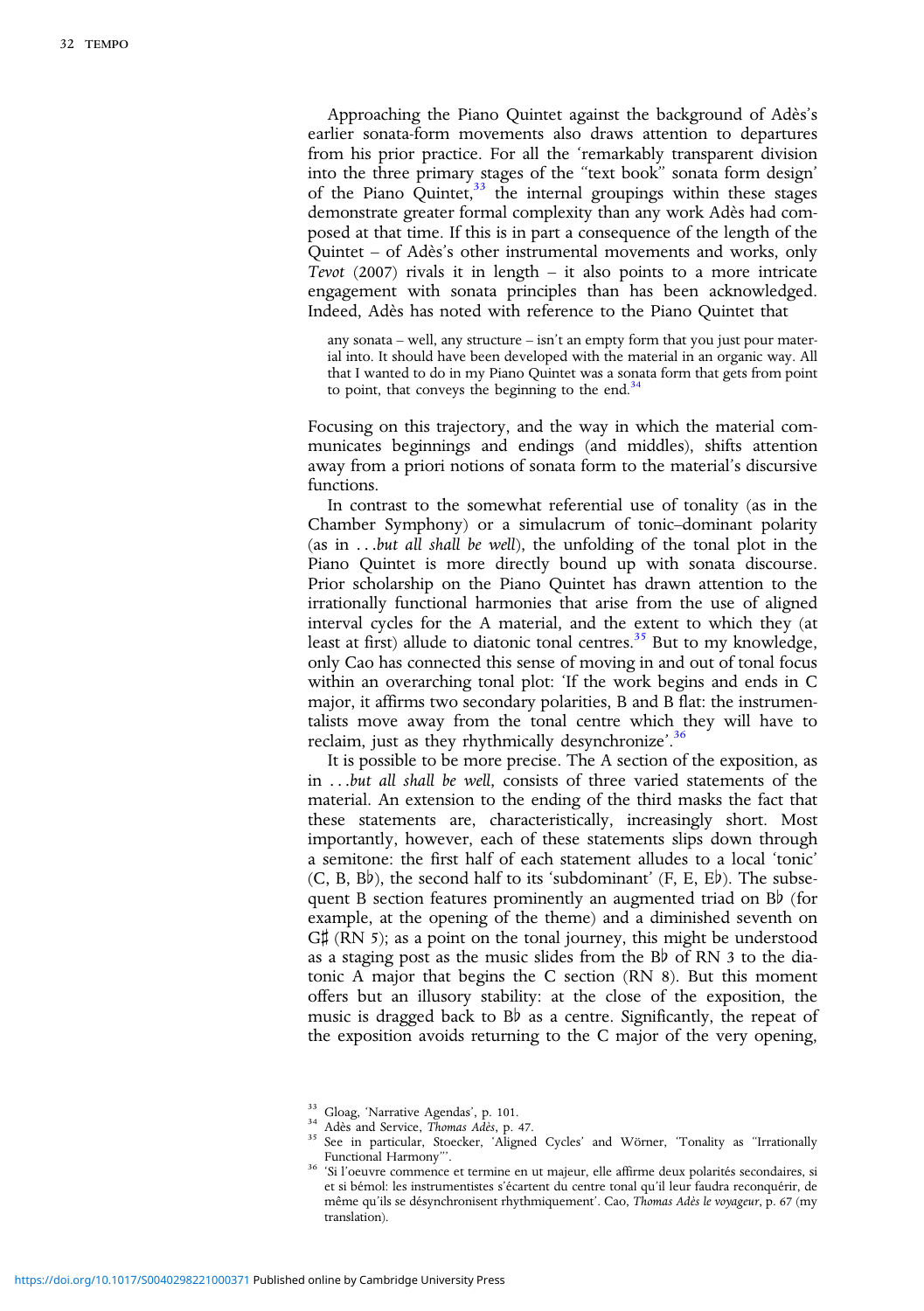and instead picks up the tonal narrative again at RN 1, holding the 'tonic' C major in abeyance.

The exposition, therefore, can be understood as a large-scale motion from C to B♭, animated by key areas a semitone to either side of the latter. (This essential tonal motion is repeated in both development and recapitulation, once again prioritising the rotation of tonal plots over thematic modules.) But there are wrinkles in this journey that are bound up with Adès's inherently dramatic conception of sonata form. Most significantly, the clearly transitory material first heard at RN 3 returns midway through the B section (between the first and second strophes) and again following the A major of the C section. In all cases, it is announced by a brutal unison C–E♭ that remains stubbornly at this pitch regardless of the local tonal context. As with the woodblock in the Chamber Symphony and the glistening percussion of the introductory material of ...but all shall be well, the C–E♭ has a certain declamatory function. Cao observes that Adès describes 'the minor third that breaks the dominance of the tonal scale as "a slit between two tectonic plates, which allows them to slide against each other".<sup>37</sup> The absence of this figure in the recapitulation thus points towards the increasing tonal stability found there.

Further wrinkles arise from thematic placement and relationships. All commentators agree that the second subject (my section B) begins at RN 4; only Cao notes that it is anticipated during the prior transition, claiming that Adès derived the idea from Beethoven's Pastoral Sonata, op.  $28.^{38}$  More recently Adès has suggested that Beethoven's op. 28 provided the model for the third subject as 'a version of the second subject' that mediates between the first and second subject; he 'liked that model because it seemed to be a piece where the articulation of the drama was not very obvious, there wasn't an obvious opposition between first and second subjects, and the whole movement feels like one organic process'.<sup>39</sup> Christopher Fox's suggestion that the B material results from permutations of the intervals of the A material has been widely accepted;<sup>40</sup> the short–long iambs of the B material recur in section C.

It is perhaps such techniques of thematic derivation that facilitates the most significant alteration to the standard sonata-form model (and, indeed, Beethovenian model). The C material does not recur in the recapitulation (contributing to its reduced duration), but, rather, it forms the conclusion of the development (RN 18). Fox characterises this as part of the 'wayward architecture' of the movement. $41$ Thematically, the correspondences between the B and C sections obviate the need for the latter to recur in the recapitulation. But Adès's sonata forms are not, at heart, motivated by symmetrical repetitions of thematic material: their large-scale rotations are determined by tonal plot. Thus, the motion of the development from B to B♭, without the additional detour to A major, repeats and distils the tonal trajectory of the exposition repeat. The recapitulation

- 
- 
- 38 Ibid., p. 53.<br>
<sup>39</sup> Adès and Service, *Thomas Adès*, p. 50.<br>
<sup>40</sup> Fox, "Tempestuous Times', pp. 48–51; see also Cao, *Thomas Adès le voyageur*, p. 57.<br>
<sup>41</sup> Fox, "Tempestuous Times', p. 51. Wörner claims confusingly tha recapitulation of the movement ('Tonality as "Irrationally Functional Harmony"', p. 306) while also claiming the recapitulation begins at RN 19 (pp. 301, 307).

<sup>&</sup>lt;sup>37</sup> 'il décrit la tierce mineure qui vient briser la domination de la gamme par tons comme "une fente entre deux plaques tectoniques, qui leur permet de glisser l'une contre l'autre"'.<br>Cao, Thomas Adès le voyageur, p. 67, my translation.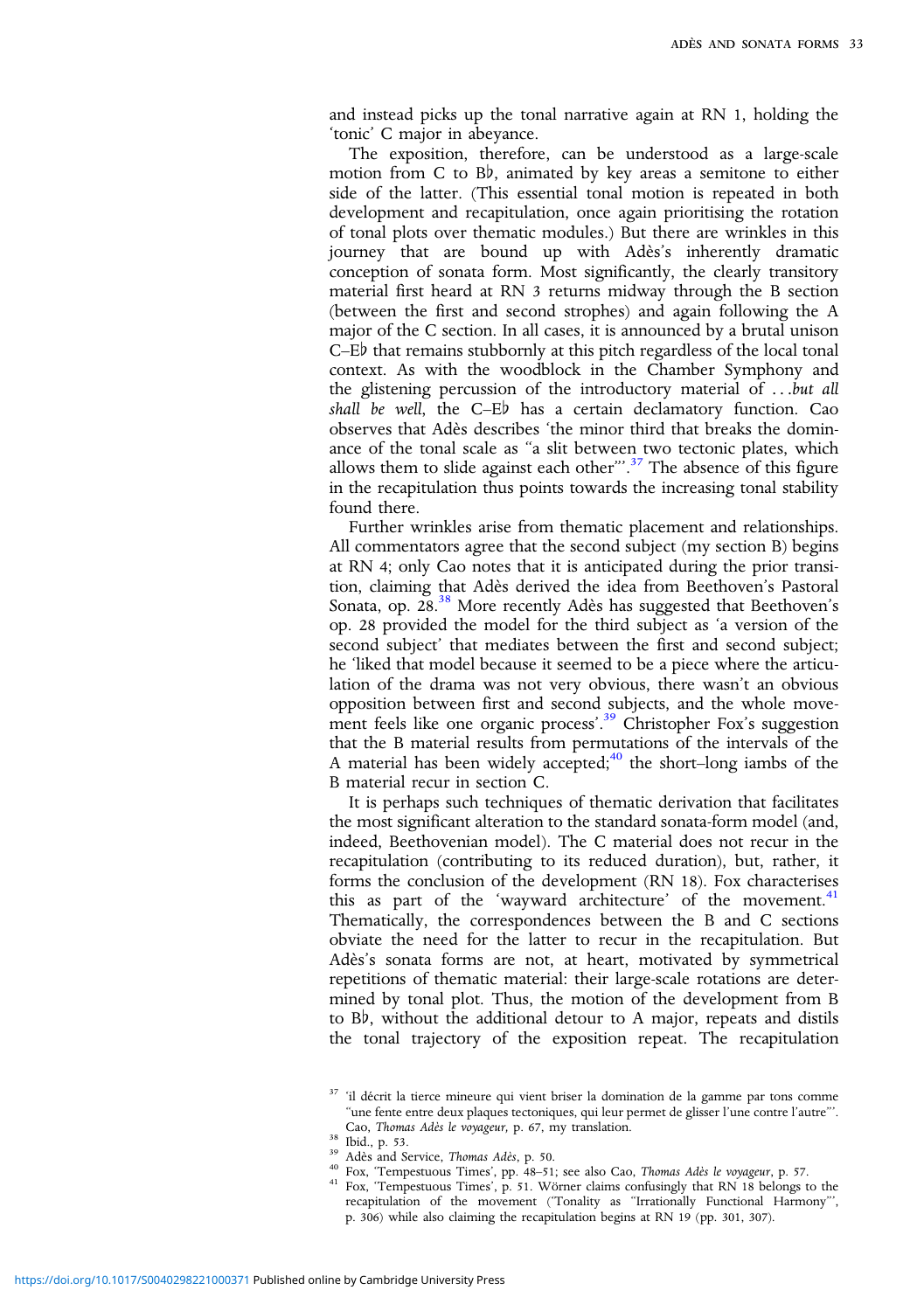reprises this tonal plot and, dramatically, there is no place in the dynamic thrust to its C-major close to accommodate the idyll-like nature of the C material.

## Recapitulation: haunted libraries

Adès returned to sonata form in the first movement of his Concerto for Piano and Orchestra, nearly two decades after completion of the Piano Quintet. It is not unreasonable to speculate why he did so. None of his previous works for soloist and orchestra – the Concerto Conciso, op. 18 (1997), the Violin Concerto 'Concentric Paths', op. 24 (2005) and In Seven Days (2008) – invoke the traditional precedent of beginning with sonata form, and, indeed, the first two shift the structural weight of the work to their second movements. Certainly, the Concerto for Piano and Orchestra appears to play more overtly with tradition than its predecessors, encouraging a miniature cottage industry in which critics collectively attempted to trace every potential allusion in the work. In response to claims that the opening of the Concerto bore a strong resemblance to Gershwin's 'I Got Rhythm', <sup>42</sup> Adès has replied:

It's very much not from 'I Got Rhythm', I didn't even think about it, but it's a perfectly fine... I actually collect those moments when somebody says 'of course you're quoting from such-and-such'. And that wasn't a quotation, and I may even be quoting from something else – that's often happened like this, that something else buried... but it's almost never the thing that someone thinks it is. But then all of our minds are kind of haunted libraries and so these things are there in some way.<sup>4</sup>

The resemblance to 'I Got Rhythm', intentional or otherwise, is just one of a number of encounters between the Concerto and its predecessors in the haunted libraries of musical memory. Kirill Gerstein suggests he hears hints of Ravel, Prokofiev, Liszt, Rachmaninov and Beethoven.<sup>44</sup> These are names that occur regularly in the critical reception of the work, $45$ to which we can add (with various degrees of frequency and without exhausting the list) Messiaen, $46$  Busoni, $47$  Bartók, $48$  Poulenc, $49$  Britten

<sup>&</sup>lt;sup>42</sup> Gerstein, Roots, Seeds & Live Cultures, beginning at 55:51. For a representative, but by no means exhaustive, sample of critics making this connection, see Alex Ross, 'The Concerto Challenge' and Nick Kimberley, 'London Philharmonic Orchestra/Adès Review: Planetary Big Bangs, Then a Trip to New Musical Worlds', Evening Standard, 24 October 2019, [www.standard.co.uk/culture/london-philharmonic-orchestraades-review-planetary-big](https://www.standard.co.uk/culture/london-philharmonic-orchestraades-review-planetary-big-bangs-then-a-trip-to-new-musical-worlds-a4269766.html)[bangs-then-a-trip-to-new-musical-worlds-a4269766.html](https://www.standard.co.uk/culture/london-philharmonic-orchestraades-review-planetary-big-bangs-then-a-trip-to-new-musical-worlds-a4269766.html) (accessed 23 February 2021). Damian Thompson's review of the Concerto departs from the primarily positive consensus and he hears Ligeti, not Gershwin, in these bars. 'In His New Piano Concerto Thomas Ades's Inspiration Has Completely Dried Up', Spectator, 2 November 2019, www.spectator.co.uk/article/in-his-new-piano-concerto-thomas-ades-s-inspiration-<br>has-completely-dried-up (accessed 23 February 2021).

Adès, in Gerstein, Roots, Seeds & Live Cultures, beginning at 56:25.<br><sup>44</sup> Gerstein, cited in Tom Huizenga, 'A New Piano Concerto for the People', [www.npr.org/](https://www.npr.org/sections/deceptivecadence/2020/02/28/809724652/a-new-piano-concerto-for-the-people?t=1607602172436) [sections/deceptivecadence/2020/02/28/809724652/a-new-piano-concerto-for-the-people?t=](https://www.npr.org/sections/deceptivecadence/2020/02/28/809724652/a-new-piano-concerto-for-the-people?t=1607602172436)1607602172436 (accessed 23 February 2021).

<sup>&</sup>lt;sup>45</sup> Such a roll call indicates just how allusive Adès's music is, even when it is acknowledged that such references function to a greater extent as a critical shorthand for trying to capture

<sup>&</sup>lt;sup>46</sup> Huizenga, 'A New Piano Concerto for the People'.<br><sup>47</sup> Ross, 'The Concerto Challenge'.<br><sup>48</sup> Michael Church, 'Kirill Gerstein and Thomas Adès, Royal Festival Hall Review', Independent, 26 October 2019, [www.independent.co.uk/arts-entertainment/classical/](https://www.independent.co.uk/arts-entertainment/classical/reviews/london-philharmonic-orchestra-thomas-ades-kirill-gerstein-royal-festival-hall-review-a9169186.html) [reviews/london-philharmonic-orchestra-thomas-ades-kirill-gerstein-royal-festival-hall-review-](https://www.independent.co.uk/arts-entertainment/classical/reviews/london-philharmonic-orchestra-thomas-ades-kirill-gerstein-royal-festival-hall-review-a9169186.html)

<sup>&</sup>lt;sup>49</sup> Leslie Wright, review of Adès Conducts Adès, [www.musicweb-international.com/classrev/](https://www.musicweb-international.com/classrev/2020/Apr/Ades_PC_4837998.htm) [2020/Apr/Ades\\_PC\\_4837998.htm](https://www.musicweb-international.com/classrev/2020/Apr/Ades_PC_4837998.htm) (accessed 23 February 2021).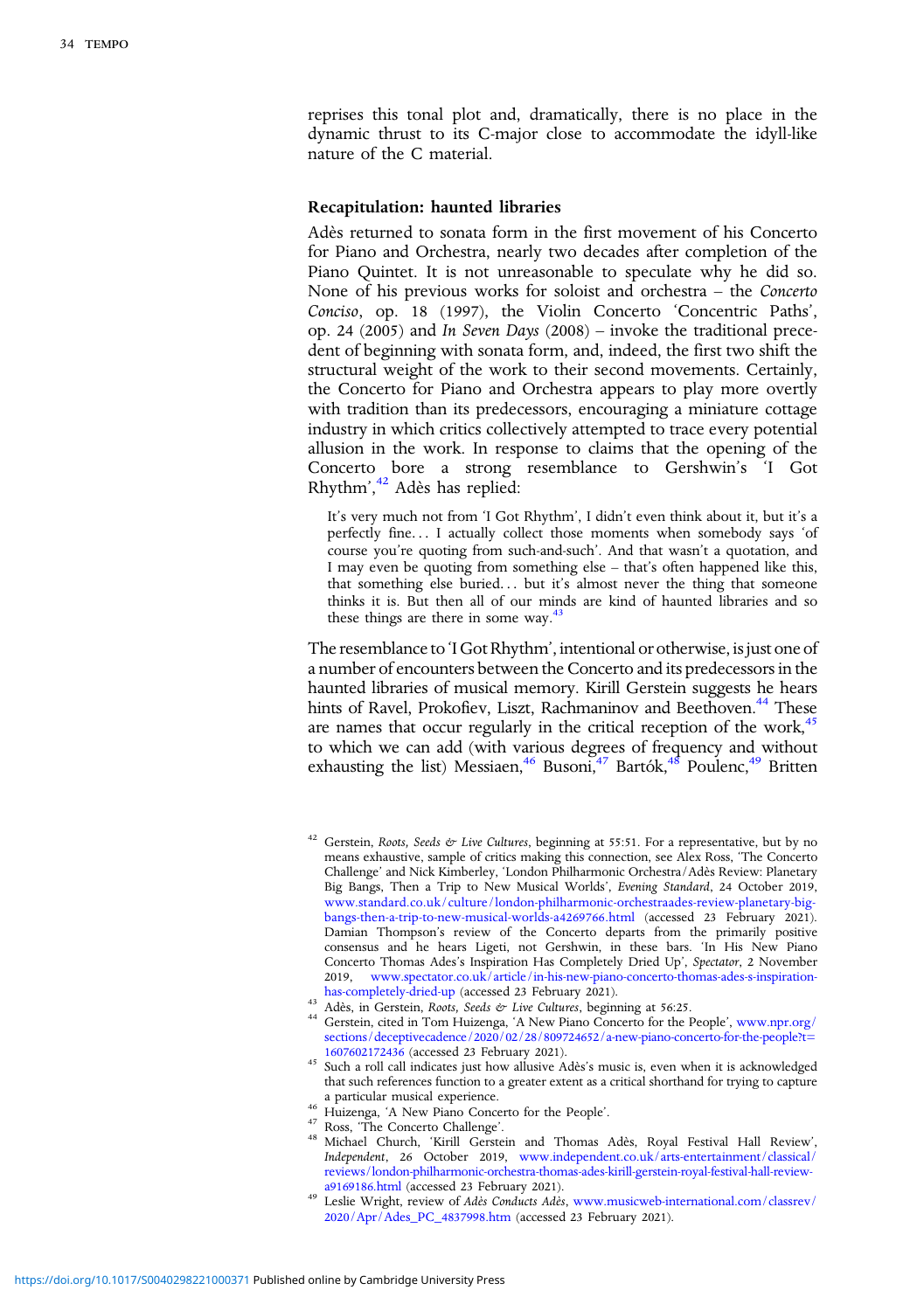and Ligeti,<sup>50</sup> Stravinsky and Bernstein<sup>51</sup> and even Vaughan Williams.<sup>52</sup> If many of these echoes occur fleetingly on the musical surface, the Concerto's form is haunted by a more specific ghost. Writing in Gramophone, and encapsulating something of a critical consensus, Andrew Mellor asks, with what is surely a nod to the work's overt use of sonata form, 'is this the last Romantic piano concerto? [Adès is] lifting a footprint from centuries ago'.<sup>53</sup>

Accordingly, Adès's deployment of sonata form replicates the larger groupings of exposition, development and recapitulation, each corresponding more or less to a threefold rotation of a single tonal plot beginning in F, the second of which (as in ...but all shall be well) is truncated, and the third considerably expanded. In both the first and third rotation, the tonal destination is  $D\bar{b}$ , replicating the tertial harmonic poles of the Chamber Symphony (B and enharmonic D♯) and ...but all shall be well (B and G). The more complex tonal plot of the third rotation/recapitulation makes necessary (from the perspective of closing the tonal argument) a coda that ends with the tonic F (the Chamber Symphony is the obvious precedent here).

At a lower hierarchic level the intra-thematic functions of the Concerto also allude to traditional modes of organisation such as the clas-sical antecedent–consequent period (see [Table 4\)](#page-16-0).<sup>54</sup> In this narrow sense the Concerto is far more deserving of a neo-classical label than, say, the Piano Quintet. The apparent reversion to classical phrasing masks, however, a characteristic deployment of an unfolding thematic process that, as in Adès's earlier sonata-form movements, is the primary form-building element. The formal properties of the opening A section can be taken as indicative. [Example 1a](#page-18-0) presents a reduction of the opening five bars; notable here is the oscillation between bars based on crotchet durations and those based on triplet crotchets, as well as busy accompaniment in which the triadic harmonisations rapidly cascade through modal inflections (for example, bar 3, beats 2 and 3, pass through chords of F minor, F major, C major and C minor). [Example 1b](#page-18-0) extends the melodic line of 1a to encompass the entirety of the first phrase (at which point, in bar 11, the orchestra leads for start of the second strain); the underlying harmony has been sketched in. The first half of the phrase begins in a relatively uncomplicated F major before spiralling to sharper-key areas; the second half of the phrase works back to B♭ major. (This loosely recalls, but considerably embellishes, the similar harmonic pattern in the opening of the Piano Quintet.)

But for all that both syntactical grouping and tonal plot evoke traditional precedent, the material is generated by a thematic process independent of both. [Example 1c](#page-18-0) abstracts the material, demonstrating how, rhythmically, the passage is based on four statements of a rhythmic idea designated X, itself generated from a pair of dactyls,  $x$  (a crotchet followed by two triplet crotchets) and  $x1$  (a crotchet followed by

<sup>50</sup> Andrew Clements, 'LPO/Adès Review – Effortful UK Premiere of Ferocious Piano Concerto', Guardian, 24 October 2019, [www.theguardian.com/music/2019/oct/24/](https://www.theguardian.com/music/2019/oct/24/london-philharmonic-thomas-ade-royal-festival-hall)

<sup>&</sup>lt;sup>51</sup> Richard-Fairman, 'Thomas-Adès's New Concerto Bursts with Colour and Spirit at the Royal Festival Hall', Financial Times, 24 October 2019, [www.ft.com/content/](https://www.ft.com/content/0d4dde9e-f64b-11e9-9ef3-eca8fc8f2d65)

<sup>&</sup>lt;sup>52</sup> Robert Hugill, review of Adès conducts Adès, [www.planethugill.com/2020/05/](https://www.planethugill.com/2020/05/uncompromising-large-scale-drama.html)<br>uncompromising-large-scale-drama.html (accessed 23 February 2021).

<sup>53</sup> Andrew Mellor, review of Adès conducts Adès, Gramophone, May (2020), p. 36, [www.gramo](https://www.gramophone.co.uk/review/ad-s-conducts-ad-s)[phone.co.uk/review/ad-s-conducts-ad-s](https://www.gramophone.co.uk/review/ad-s-conducts-ad-s) (accessed 23 February 2021).<br><sup>54</sup> Timings for [Table 4](#page-16-0) are taken from the recording by Thomas Adès with Kirill Gerstein

<sup>(</sup>piano) and the Boston Symphony Orchestra (Deutsche Grammophon, CD 4837998, 2020).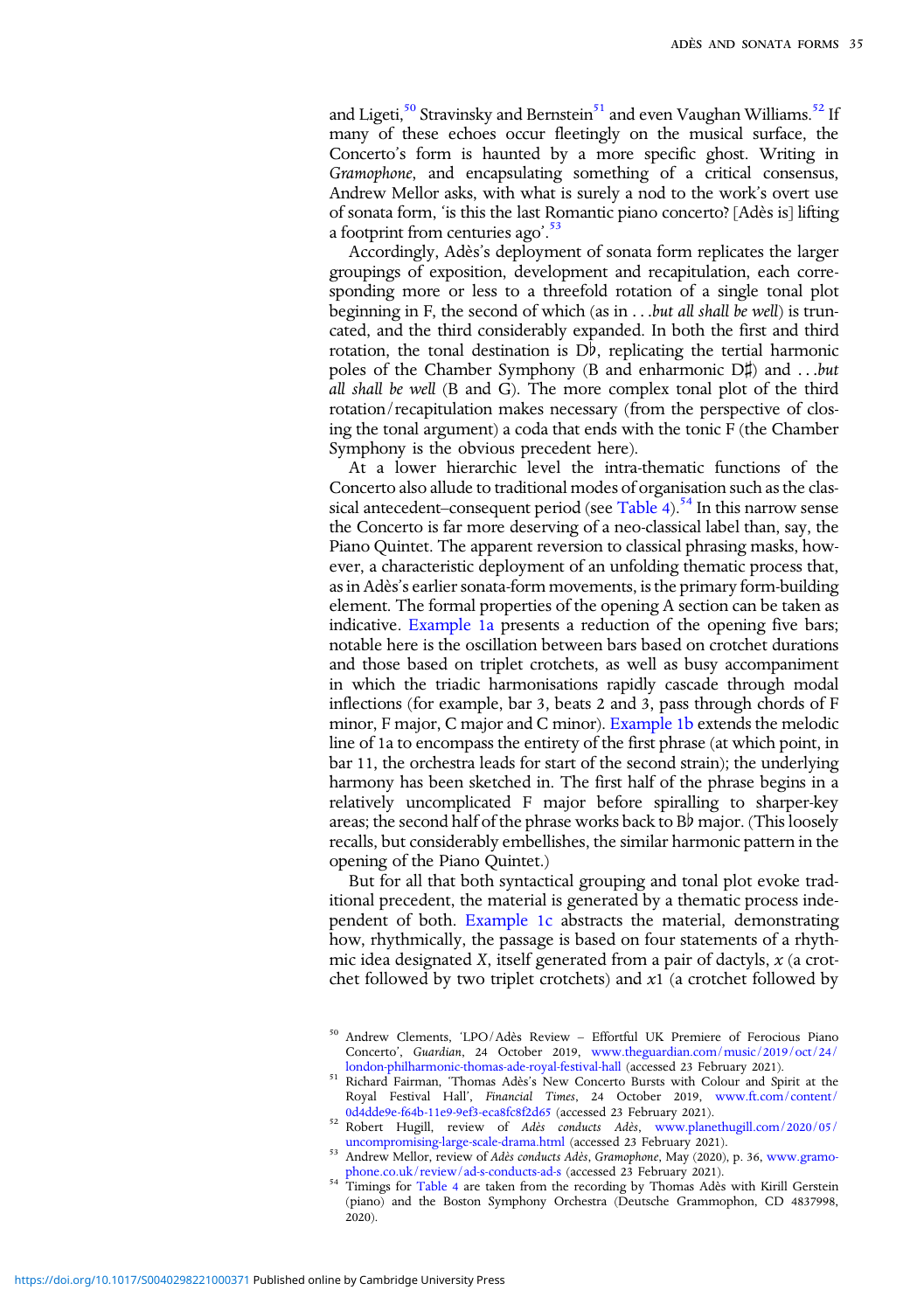<span id="page-16-0"></span>

| Table 4.                                                   |  |
|------------------------------------------------------------|--|
| Formal overview, Concerto for Piano and Orchestra/i (2018) |  |

| Bars*                       | $1 -$<br>10                   | $10 -$<br>19          | $20 - 24$               | $25 - 32$             | $33 -$<br>43   | $44 - 51$                       | $52 - 64$        | $65 - 68$             | $69-$<br>74                   | $75 - 81$         | $82 - 85$                    | $86-$<br>89 | $90 -$<br>95   | $96 -$<br>99                    | $100 -$<br>103 | $104-$<br>110  |
|-----------------------------|-------------------------------|-----------------------|-------------------------|-----------------------|----------------|---------------------------------|------------------|-----------------------|-------------------------------|-------------------|------------------------------|-------------|----------------|---------------------------------|----------------|----------------|
| Duration                    | 10s                           | <b>8s</b>             | <b>8s</b>               | 9s                    | 13s            | 16s                             | 42s              | <b>8s</b>             | 12.5s                         | 14.5s             | 9                            | 7.5         | 13.5           | 8                               | 8              | 12             |
|                             | 35s (7.85%)                   |                       |                         |                       | 29s $(6.5\%)$  |                                 | 42s<br>$(9.4\%)$ | 35s (7.85%)           | $30s(6.7\%)$<br>28s $(6.3\%)$ |                   |                              |             |                |                                 |                |                |
| Large-scale<br>function     |                               | Exposition $(44.6\%)$ |                         |                       |                |                                 |                  |                       |                               |                   |                              |             |                |                                 |                |                |
| Inter-thematic<br>function  | А                             |                       |                         |                       |                |                                 |                  | $B \Rightarrow TR(?)$ |                               |                   | B                            |             |                |                                 |                |                |
| Intra-thematic<br>functions |                               |                       | Antecedent (sentential) |                       |                | Consequent<br>(truncated)       | Cadenza          | mod                   | rep                           | rep (with<br>pno) | Antecedent                   |             |                |                                 | Consequent     |                |
|                             | A <sub>1</sub>                | A1'                   | continuation            | A2                    | A <sub>1</sub> | A2'                             | A2''             | Z                     | Z'                            | Z''               | B1                           | B1'         | B <sub>2</sub> | B <sub>1</sub>                  | B1'            | B <sub>2</sub> |
| Tonal plot                  | $\mathbf{F}$<br>$\rightarrow$ |                       |                         | $\rightarrow$ V/<br>F | F<br>(d)       | $\rightarrow$ V/<br>$\mathbf F$ | $F \rightarrow$  | (quintal)             |                               |                   | $d \rightarrow$<br>(quintal) |             |                | D <sup>b</sup><br>$\rightarrow$ |                |                |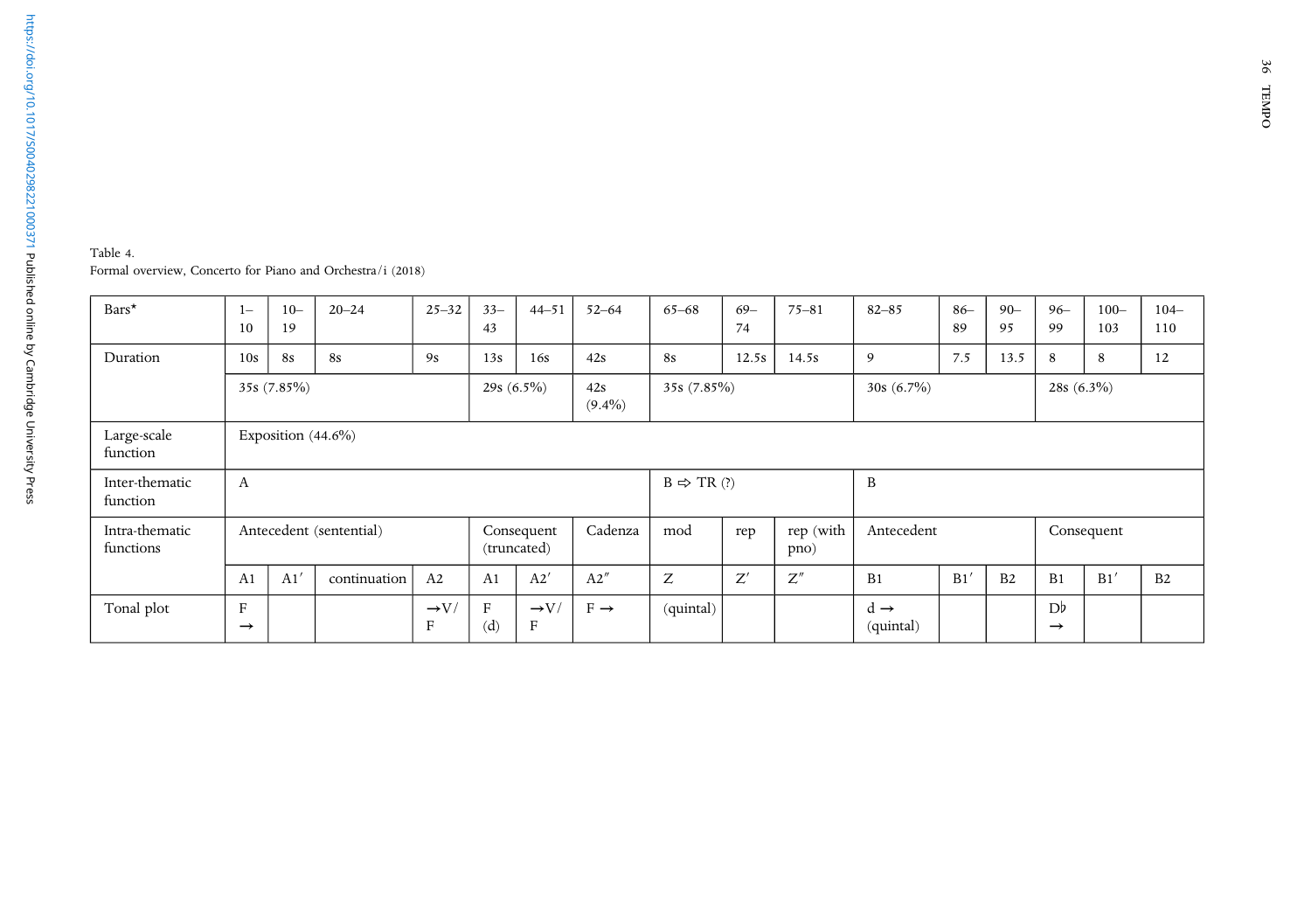| Bars                    | $111 - 24$    | $125 - 28$         | $129 - 36$      | $137 - 41^2$ | $141^{3} - 43$ | $144 - 48$             | $149 - 57$ | 158-61         | $162 - 65$ | $166 - 69$     | $170 - 73$ | 174-79 |  |
|-------------------------|---------------|--------------------|-----------------|--------------|----------------|------------------------|------------|----------------|------------|----------------|------------|--------|--|
| Duration                | 15s           | 5s                 | 9s              | 6s           | 7s             | 7s                     | 11s        | 13s            | 17s        | 13s            | 11s        | 21s    |  |
|                         | 42s $(9.4\%)$ |                    |                 |              |                | 18s $(4%)$             |            | $30s(6.7\%)$   |            | 45s $(10.1\%)$ |            |        |  |
| Large-scale function    |               | Development (9.4%) |                 |              |                | Recapitulation (31.8%) |            |                |            |                |            |        |  |
| Inter-thematic function | Based on A    |                    |                 |              | RT             | <b>TR</b><br>А         |            |                |            | B              |            |        |  |
| Intra-thematic function | Antecedent    |                    | Consequent      |              | Cadenza        | Antecedent             |            |                |            | Antecedent     |            |        |  |
|                         | A1            | A2                 | A <sub>1</sub>  | A2           | based on A1    | A <sub>1</sub>         | A1'        | A <sub>2</sub> | A2'        | B <sub>1</sub> | B1'        | B2     |  |
| Tonal Plot              | f/F           |                    | $\sqrt{2}$<br>◡ |              |                | $\mathbf F$            |            | F#             |            | D <sup>b</sup> |            |        |  |

| Bars                    | $180 - 183$    | 184-189                                  | $190 - 193$ | 194-202          | $203 - 207$ | $208 - 215$    | $216 - 220$    | $221 - 224$  | $225 - 228$       | 229-237      |  |  |  |  |
|-------------------------|----------------|------------------------------------------|-------------|------------------|-------------|----------------|----------------|--------------|-------------------|--------------|--|--|--|--|
| Duration                | 16s            | 22s<br>11s                               |             | 7s<br>11s<br>11s |             |                | 9s             | <b>8s</b>    | <b>8s</b>         | 10s          |  |  |  |  |
|                         | 49s $(11\%)$   |                                          |             | $37s(8.3\%)$     |             |                |                | $26s(5.8\%)$ |                   |              |  |  |  |  |
| Large-scale function    |                | Recapitulation (continued)               |             | Coda (14.1%)     |             |                |                |              |                   |              |  |  |  |  |
| Inter-thematic function | B              |                                          |             | A                |             |                |                | <b>TR</b>    |                   | A            |  |  |  |  |
| Intra-thematic function | Consequent     |                                          |             | Antecedent       |             | Consequent     |                | <b>TR</b>    |                   | Cadential    |  |  |  |  |
|                         | B <sub>1</sub> | B <sub>1</sub><br>$B2$ (pno) $B1$ (orch) |             | A1               | A2          | A <sub>1</sub> | A2             | Z            | Z'                | A1/2         |  |  |  |  |
| Tonal plot              | F#             |                                          |             | G?               | Bb          | D              | D <sup>b</sup> | B            | $\rightarrow$ V/F | $\mathbf{F}$ |  |  |  |  |

\* Bar numbers follow the orchestral score.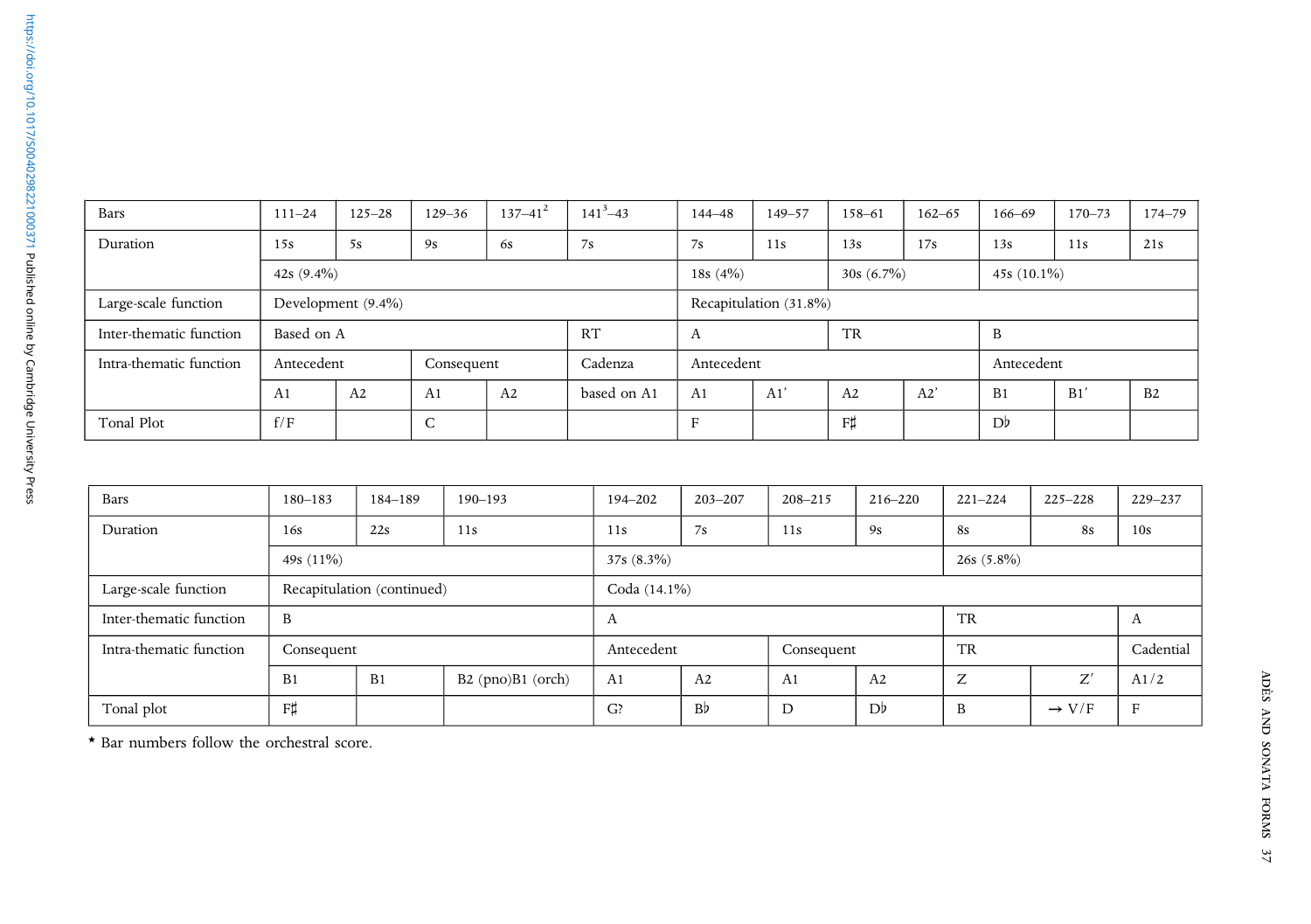<span id="page-18-0"></span>

Example 1:

Thomas Adès, Concerto for Piano and Orchestra, first movement (a) bars 1–5 (reduction); (b) bars 1–11 (melody only); (c) abstraction of material of 1b. © Faber Music Ltd 2018. Reproduced by permission of the publishers.

> two quavers). This operates as a talea to which an extended colore is added. Annotations to Example 1c demonstrate recurrent intervallic patterns within the colore; it concludes on the downbeat of bar 10 and its second rotation begins out of sync with the talea.

> The result is that the second phrase (bars 10–20) functions as a varied repetition, albeit one in which the variation arises through strict adherence to a compositional process rather than, say, a particular harmonic plan (see [Example 2](#page-19-0)). Nevertheless, by bar 20, the working-out of the process ends in a metrically weighted F, ending the second phrase where the first began. From here, the piano and orchestra begin to operate independently; [Example 3](#page-19-0) follows the piano line. At first, the piano would appear to be reprising the opening of the concerto, but Adès fragments and reworks the material to spiral off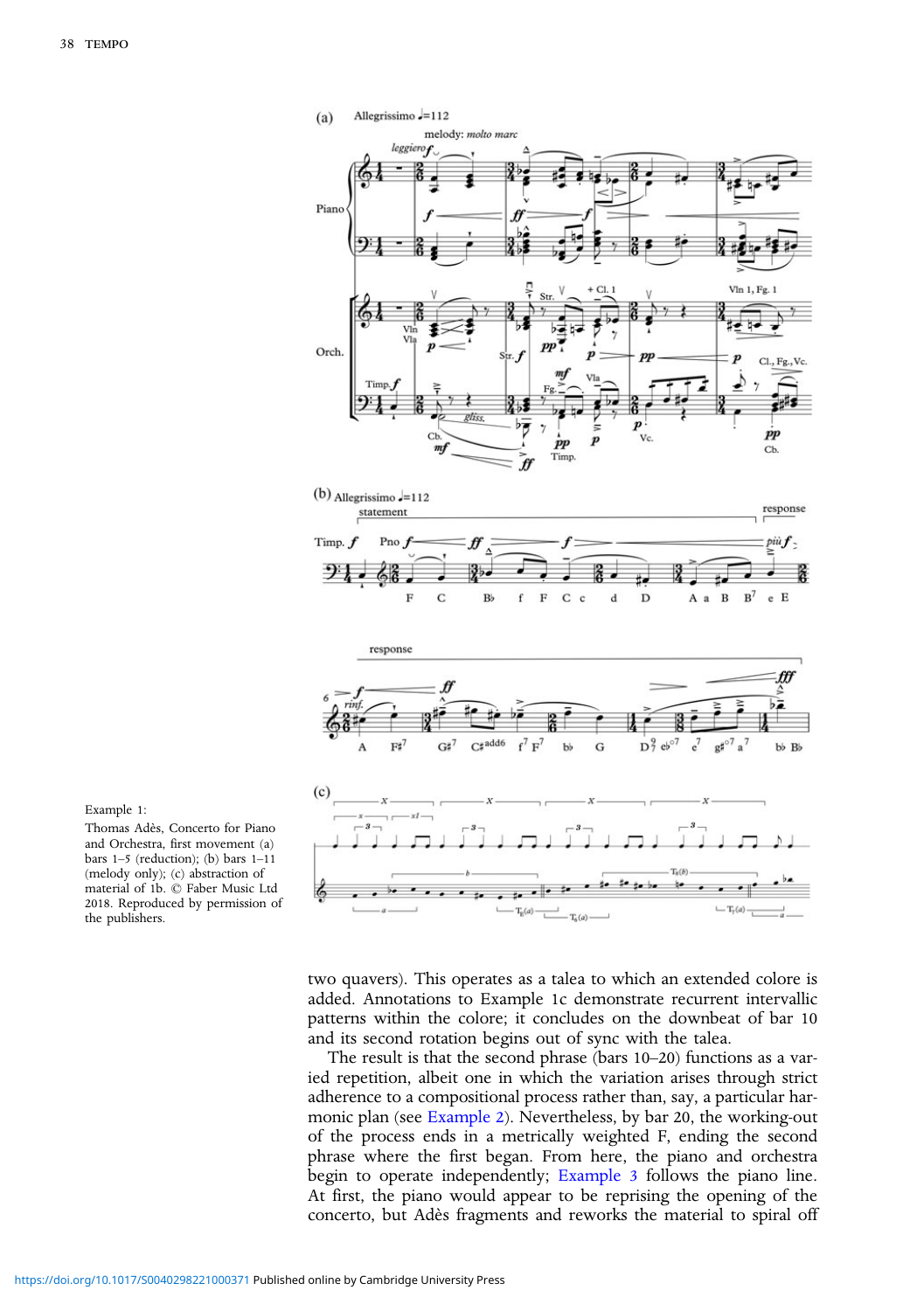

into flatter harmonic regions (bars 20–24). The combination of motivic recombination and the metrical complexity that arises through the independence of soloist and accompaniment suggests that it functions in the manner of a classical continuation. It is followed (bars 25–32) by a figure based on descending scales that, contextually, has a cadential function (labelled A2 in [Table 4](#page-16-0)). All told, bars 1–33 recall the functions, and at times the modes of working, of the classical sentence, but the tonal plan and primary means of thematic variation operate independently of classical syntactical groupings.

Bars 33–51 offer up a shortened reworking of the opening: a truncated consequent to the opening 32 bars' antecedent. This is one of a number of Adèsian compressed repetitions within the movement. Indeed, the development, based entirely on theme A, is especially fleeting. On paper, the same might be said of the recapitulation (which reduces the 110 bars of the exposition down to just 21), but here (as in ...but all shall be well) Adès broadens the tempo significantly of section B (bars 166–93) to allow for a passage of great poetic beauty to counterbalance the madcap metrical complexity of the A sections. Proportionally the recapitulation is the largest to be found in Adès's four sonata-form movements.

Many of the thematic omissions in the development and recapitulation can be attributed to the greater emphasis the composer places on tonal plot as a determinant of form. At the same time, and as in

<span id="page-19-0"></span>Example 2:

Thomas Adès, Concerto for Piano and Orchestra, first movement, melodic line (bars 11– 20). © Faber Music Ltd 2018. Reproduced by permission of the publishers.



Thomas Adès, Concerto for Piano and Orchestra, first movement, melodic line (bars 20– 33). © Faber Music Ltd 2018. Reproduced by permission of the publishers.